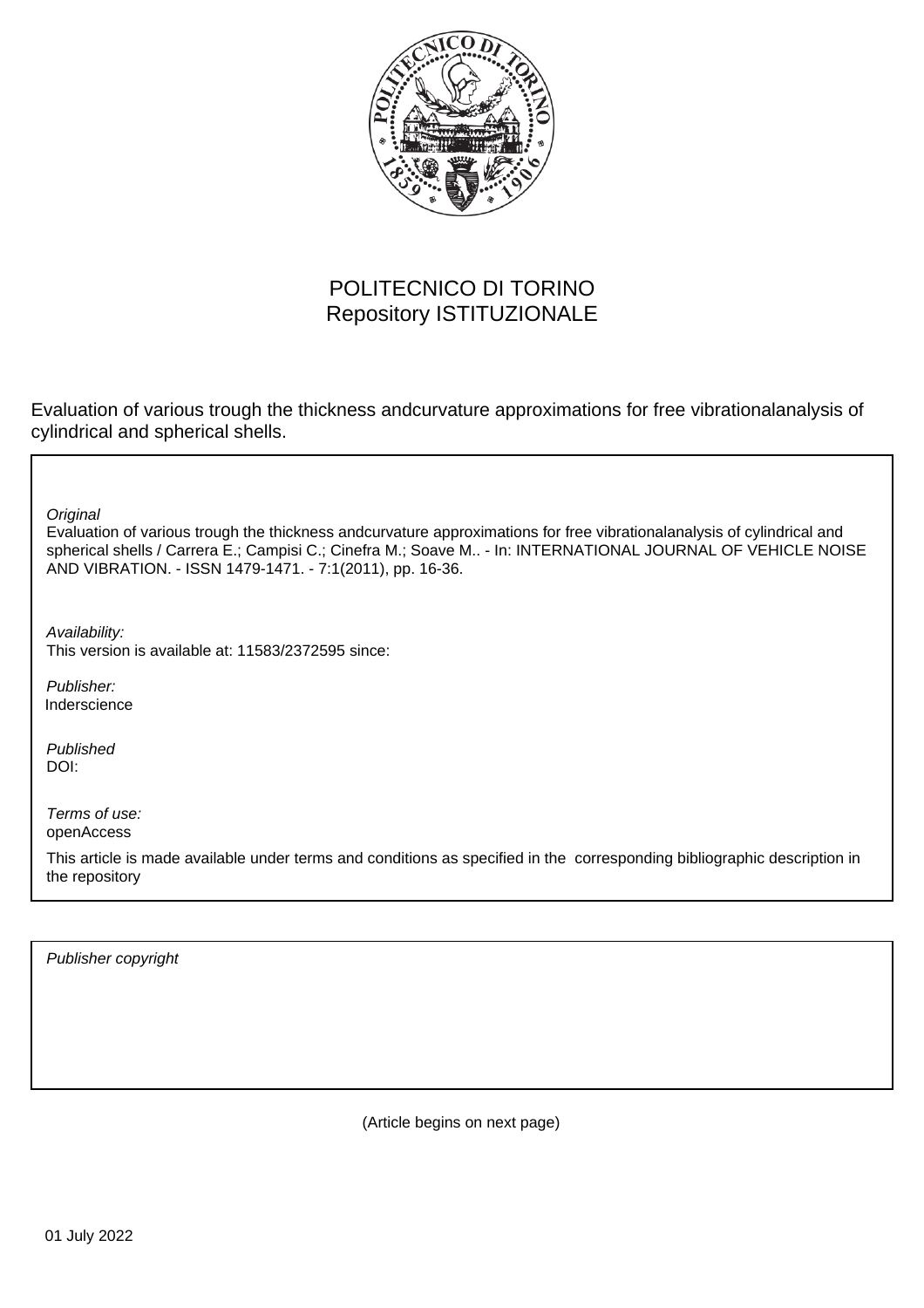## E. Carrera\*

Department of Aeronautics and Space Engineering, Politecnico di Torino, Turin, Italy e-mails: erasmo.carrera@polito.it

## C. Campisi

Department of Aeronautics and Space Engineering, Politecnico di Torino, Turin, Italy e-mails: corrado.campisi@polito.it

## M. Cinefra

Department of Aeronautics and Space Engineering, Politecnico di Torino, Turin, Italy e-mails: maria.cinefra@polito.it

## M. Soave

Department of Aeronautics and Space Engineering, Politecnico di Torino, Turin, Italy e-mails: marco.soave@live.it

Abstract: Cylindrical and Spherical Shells are largely used in several in several engineering fields, especially in aerospace vehicles as structural elements and in automotive vehicles as shafts or exhaust and induction systems. Due to theirs particular relations with vibrations of automotive structures, this work compares various, significant shell theories to evaluate the free vibration response of cylindrical and spherical shells made of homogeneous, isotropic materials. Thin shell theories and shear deformation shell theories are compared with refined theories with linear, parabolic, third-order and fourthorder displacement fields for both in-plane and out-of-plane displacement components (including transverse normal strain effects). As far as approximation of the curvature terms is concerned, Donnell (shallow shell), Love and exact Flügge theories are been considered. As a result a quite comprehensive analysis has been conducted for the case of simply supported shells with constant radii of curvature and rectangular projection on the reference surface plane; closed-form Navier-type solutions are obtained for these particular cases. Fundamental and higher frequency parameters are compared by varying the various geometrical parameters of the considered cylindrical and spherical shells (thickness  $h$ , length a, b and radii  $R_{\alpha}$ ,  $R_{\beta}$ ). Approximations related to the considered shell theories are dealt with in detail. Conclusions are drawn on the use of the most appropriate shell theories for a given shell geometry.

Keywords: Cylindrical and Spherical Shells, Free Vibration, Refined Theories, Love and Donnell Theories.

## 1 Introduction

Thin plate and shell panels are extensively used to build significant structural part of aerospace, automotive, ship vehicles, shell-made civil constructions and and in automotive vehicles as shafts or exhaust and induction systems. The development of appropriate shell theories is a well established topic of structural analysts of these structures. The analysis of their vibration characteristics is a fundamental topic at the early design stage of shell structures. Most of shell classical theories were originally developed for thin elastic isotropic shells, and are based on the Kirchoff-Love assumptions (or LFAT-Love First Approximation Theories):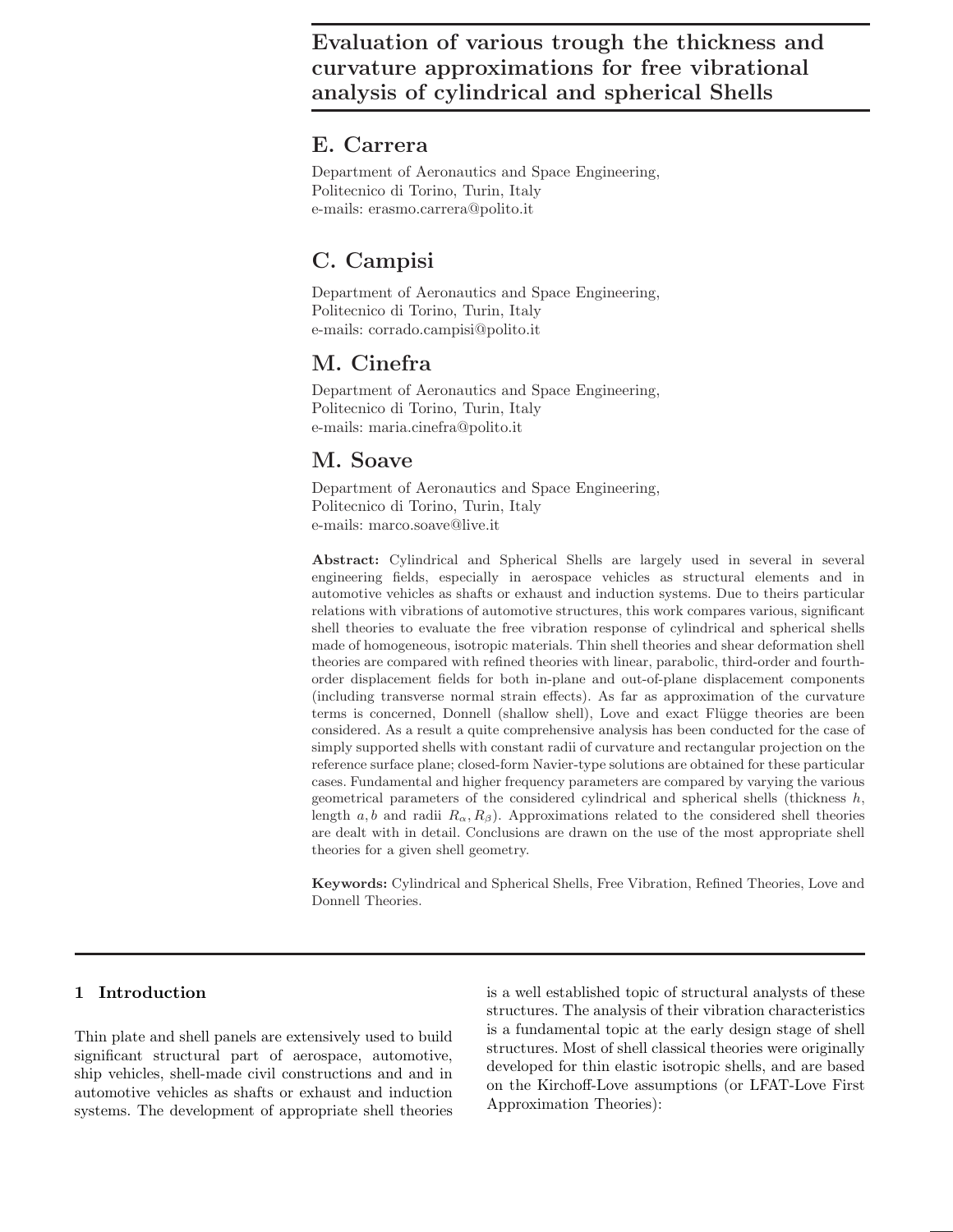- Thin shells
- Small shell deflections
- Normal stresses which are perpendicular to the middle surface can be neglected in comparison with other stresses;
- Straight lines which are normal to the undeformed middle surface remain straight and normal to the deformed middle surface.

No precise definition of thinness is available, but LFAT are expected to yield sufficiently accurate results when the ratio of the thickness to the radius of curvature of the reference surface can be neglected with respect to unity. This particular approximation is known as Love's approximation.The assumption that the deflections of the shell are small permits one to refer all the derivations and calculation to the original configuration of the shell, and ensures that the resulting theory will be a linear theory. It is expected that the third assumption will generally be valid except in the vicinity of highly concentrated loads. The fourth assumption implies that all of the transverse shear strain components in the direction of the normal to the reference surface vanish. The TPT (Thin Plate Theory) and TST (Thin Shell Theory) are based on this assumption.

A second class of thin elastic, isotropic moderately thick shell theories, which we shall denote as LSAT (Love Second Approximation Theories), has also been developed. All the shell theories, in which one or more of Kirchoff-Love's original postulates are suspended, are assigned to this group.

An elastic shell theory in which the thinness assumption is delayed has independently been derived by Flügge  $(1)$ , Lur'e  $(2)$  and Byrne  $(3)$ . The effects of transverse shear deformations (SDT-Shear Deformation Theory) and normal stresses have been considered by Hildebrand, Reissner and Thomas (4) while non-linear theories were considered by Sanders (5). Moreover, other approximations on curvature terms for shallow shell analysis have been introduced by Donnell (6) and Mushtari (7). A large variety of applications of both LFAT and LSAT approximations, have been presented in the literature.

A survey of most of the known contributions to LFAT and LSAT can be found in the work of Naghdi (8), in the excellent monograph by Leissa (9), (10) and in the more recent review papers (11), (12) and book by Qatu (13).

Loy, Lam and Reddy in (14) have conducted a vibration analysis of isotropic and functionally graded shells composed of steel and nickel; the analysis was carried out with strain-displacement relations according to Love's shell theory. Matsunaga has published a large variety of papers about vibration analysis of isotropic and FG plates and shells. In (15), a twodimensional higher-order shell theory was applied to the free vibration problems of a simply supported cylindrical shell subjected to axial stresses. The effects of higher-order deformations such as shear deformations with thickness changes and rotatory inertia on natural frequencies of thick elastic circular cylindrical shells are studied. In (16), the previous method was applied to cross-ply laminated composite circular cylindrical shells, where the present global higher-order approximate theories were able to accurately predict the natural frequencies and buckling stresses of the examined shells. More recently in (17) a two-dimensional(2D)higher-order deformation theory has been presented for vibration and buckling problems of circular cylindrical shells made of functionally graded materials. In order to evaluate the method based on the power series expansion of continuous displacement components in this and in the other works, the author has conducted a vibration analysis of isotropic shells. These results are compared with the present solution in section 4. A further approach for free vibration analysis of thin circular cylindrical shell has been presented in (18) by Xuebin where a method for calculating the free-vibration frequencies of thin circular cylindrical shells, based on Flügge's shell theory equations for orthotropic materials, is given. Numerical examples are given for isotropic and orthotropic shells. A new impulse to the development of refined shell theories has been given by the advent of composite materials in the late 60'. These materials exhibit high transverse shear deformation and discontinuous material properties in the thickness direction. Both of these features require the developments or refined theories, (19), (20). A good survey of the theories adopted in the dynamic analysis of composite laminated shells has been presented by Soldatos (21). In this survey governing equations and numerical results are quoted for Donnell's, Love's, Sanders' and Flügge's theories based on CLT approximations, and for Donnell's, Love's and Sanders' theories based on SDT approximations. In depth investigations of TST and SDT assumptions and of Donnell, Love and Flügge theories (the latter refers to approximations on curvature) has been given in (22). Further free vibration analysis of composite cylindrical shells have been considered by Yadav and Verma in (23), while Liew et al. have presented a three-dimensional vibration analysis for spherical shells subjected to different boundary conditions in (24). To the best of the authors' knowledge, no results are known in which the approximation related to refined models, including transverse normal strain effects, are compared, in a systematic sense, with those introduced by curvature (Love, Donnell) for both cylindrical and spherical shells. Over the last decade the authors have developed a unified formulation (UF) (25), (26) in which the order of expansion of the displacement field along the thickness of the shell is taken as a free parameter of the problem. As a result, an exhaustive variable kinematic model has been obtained. Poisson thickness locking phenomenon in the bending was considered (27).

The present paper is restricted to shells made of homogeneous and isotropic materials. Refined theories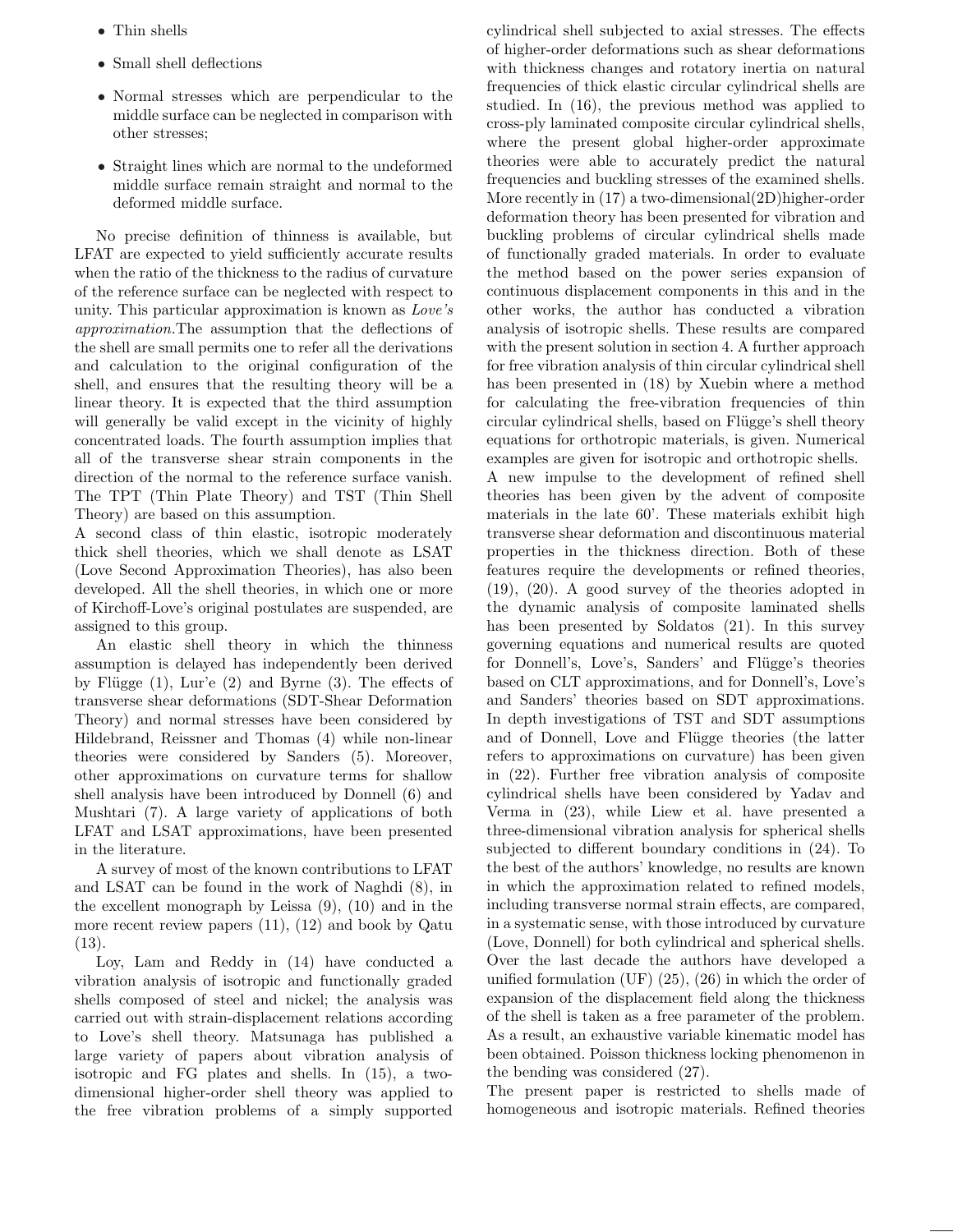with up to fourth-order displacement fields, for both in-plane and transverse displacements, are compared to evaluate the free vibration response of cylindrical and spherical shells. The Unified Formulation is employed to derive shell equations which are solved for the case of simply supported boundary conditions and doubly curved shells with constant curvatures. Navier type closed from solution are obtained. Love's and Donnell's approximations are compared in the framework of 1-4 higher order theories and classical ones.

The article has been organized as follows: the geometry of the shells is given in Section 2 ; the used shell theories and approximations are given in 3.1 and 3.2, respectively; Carrera Unified Formulations and closed-form solutions for the free-vibration problem of the governing equations are described in 3.3 and 3.4 respectively; the numerical discussion is conducted in 4; the conclusions are then summarized. Appendix shows the explicit form of the governing differential equations.

#### 2 Geometry

Shells are bi-dimensional structures with one dimension, in general the thickness in  $z$  direction, negligible with respect to the others two in the plane directions. Shells present radii of curvature  $R_{\alpha}$  and  $R_{\beta}$  along the two inplane directions  $\alpha$  and  $\beta$  respectively. Length along  $\alpha$ coordinate is called a while the length along  $\beta$  coordinate is called b. Curvilinear reference system  $(\alpha, \beta, z)$  for shells is indicated in Fig. 1. The reference surface is a curved surface, and thus will be curvilinear the coordinates  $\alpha$  and  $\beta$  with reference to middle surface  $\Omega$ . The third coordinate is perpendicular called z. The following well know shell differential relations are given (13):

$$
ds^{2} = H_{\alpha} d\alpha^{2} + H_{\beta} d\beta^{2} + H_{z} dz^{2}
$$
  
\n
$$
d\Omega = H_{\alpha} H_{\beta} d\alpha d\beta
$$
 (1)  
\n
$$
dV = H_{\alpha} H_{\beta} H_{z} d\alpha d\beta dz
$$

where

$$
H_{\alpha} = A \left( 1 + \frac{z}{R_{\alpha}} \right)
$$
  
\n
$$
H_{\alpha} = B \left( 1 + \frac{z}{R_{\beta}} \right)
$$
  
\n
$$
H_{z} = 1
$$
\n(2)

A e B are the coefficients of first fundamental form of reference surface and them, for shells to have constant curvature, have unit value.  $(A = B = 1)$ .

### 3 Considered Shell Theories

#### 3.1 Classical and Refined shell theories

Thin shell Theory (TST), based on Cauchy, Poisson or Kirchhoff assumptions type (see  $(28)$ ,  $(29)$  and  $(30)$ ), discards transverse shear and through-the-thickness deformations. The displacement model related to CLT can be written in the following form:

$$
u_{\tau}(\alpha, \beta, z) = u_{0\tau}(\alpha, \beta) - z \frac{\partial u_{0z}(\alpha, \beta)}{\partial \tau},
$$
  
with  $\tau = \alpha, \beta, z,$   

$$
u_{z}(\alpha, \beta, z) = u_{0z}(\alpha, \beta).
$$
 (3)

It states that the section remains plane and orthogonal to the plate reference surface  $\Omega$ .  $u_0$  denotes the displacements value in correspondence to the reference surface Ω. Transverse shear/normal stresses are discarded by TST.

Transverse shear deformations can be introduced according to Reissner and Mindlin's (see (31) and (32)) kinematic assumptions:

$$
u_{\tau}(\alpha, \beta, z) = u_{0\tau}(\alpha, \beta) + z \ u_{1\tau}(\alpha, \beta),
$$
  
with  $\tau = \alpha, \beta, z$   

$$
u_{z}(\alpha, \beta, z) = u_{0z}(\alpha, \beta).
$$
 (4)

This theory is also denoted as Shear Deformation Theory (SDT). Transverse shear stresses show "a priori" constant piece-wise distribution.

SDT can be obtained from ED1 theory considering a constant transverse displacement through the thickness. TST is obtained from SDT considering an infinite shear correction factor. In both TST and SDT, Poisson locking phenomena is contrasted by means of the plane-stress conditions as indicated in (33) and (27).

Higher Order Theories (HOTs) for displacement variables u can be formulated according to the following expansion:

$$
u_{\tau}(\alpha, \beta, z) = u_{0\tau}(\alpha, \beta) + z^{i} u_{i\tau}(\alpha, \beta),
$$
  
with  $\tau = \alpha, \beta, z$   
and  $i = 1, N.$  (5)

The summing convention for the repeated indexes has been adopted.  $N$  is the order of expansion, which is taken as a free parameter. In the numerical investigation N is considered to be as low as 1 and as high as 4. Higher order terms can be introduced in the kinematics assumptions in order to obtain refinements of Thin Shell Theory (TST) and Shear deformation Theory (SDT) models. According to the acronym system developed within Carrera Unified Formulation (CUF), the related theories are named as  $N1 - N4$  where the last number states the through-the-thickness expansion order. To notice that transverse normal strain effects are described by the above higher-order shell theories.

#### 3.2 Love's and Donnel theories

A second class of shell theories have been introduced as far as approximations on curvature terms in the strain-displacement relations is concerned. Geometrical relations links strains  $\epsilon$  and displacements u. Strains are conveniently grouped into in-plane and normal components denoted by the subscripts  $p$  and  $n$ respectively and the geometric relations are: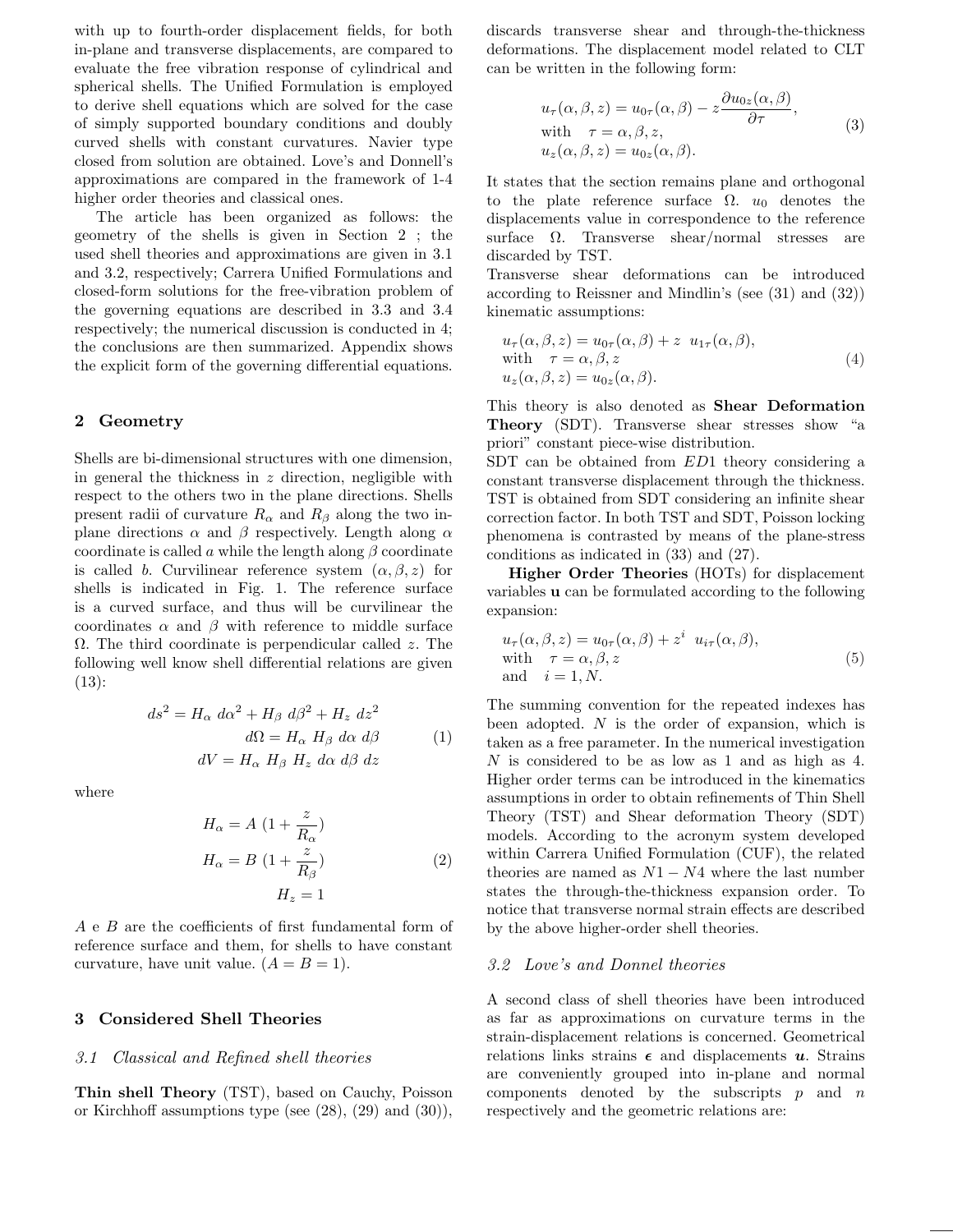$$
\epsilon_p = D_p \ u + A_p \ u
$$

$$
\epsilon_n = D_{n\Omega} \ u + \lambda_D A_n \ u + D_{nz} \ u
$$

$$
(6)
$$

where

$$
\boldsymbol{D}_{p} = \begin{bmatrix} \frac{\partial_{\alpha}}{H_{\alpha}} & 0 & 0\\ 0 & \frac{\partial_{\beta}}{H_{\beta}} & 0\\ \frac{\partial_{\beta}}{H_{\beta}} & \frac{\partial_{\alpha}}{H_{\alpha}} & 0 \end{bmatrix}; \boldsymbol{A}_{p} = \begin{bmatrix} 0 & 0 & \frac{1}{H_{\alpha}R_{\alpha}}\\ 0 & 0 & \frac{1}{H_{\beta}R_{\beta}}\\ 0 & 0 & 0 \end{bmatrix}
$$
(7)

$$
\boldsymbol{D}_{n\Omega} = \begin{bmatrix} 0 & \frac{\partial_{\alpha}}{H_{\alpha}} \\ 0 & \frac{\partial_{\beta}}{H_{\beta}} \\ 0 & 0 \end{bmatrix}; \boldsymbol{D}_{nz} = \begin{bmatrix} \frac{\partial}{\partial z} & 0 & 0 \\ 0 & \frac{\partial}{\partial z} & 0 \\ 0 & 0 & \frac{\partial}{\partial z} \end{bmatrix}; \tag{8}
$$

$$
\bm{A}_n = \begin{bmatrix} \frac{1}{-H_\alpha \ R_\alpha} & 0 & 0 \\ 0 & \frac{1}{-H_\beta \ R_\beta} & 0 \\ 0 & 0 & 0 \end{bmatrix}
$$

 $\lambda_D$  is a trace operator, it has been introduced to identify terms that are neglected in the Donnell-type shallow shell theories. It can be shown, (34) that by putting  $\lambda_D =$ 0 the shell curvature are those of a the corresponding plate as it is in the Donnell type approximation theory. Donnell approximation are strongly related to the geometrical parameter  $a/R_{\alpha}$  and  $b/R_{\beta}$ .

Love shell theory is instead related to the following approximation for the coefficients of the second fundamental form Eq.2 of the shell:

$$
H_{\alpha} = H_{\beta} = 1\tag{9}
$$

$$
1/H_{\alpha} = 1/H_{\beta} = 1\tag{10}
$$

It appears evident that Love's approximations are related to the shell parameter  $h/R_{\alpha}$ ,  $h/R_{\beta}$ , where h is the shell thickness.

A shell theories that improve Love's approximations by introducing a truncated Taylor expansion of the Eq. (LoveII), is known as Flügge shell theories  $(34)$ . In the present work we use an exact Flügge theory; that is terms  $H_{\alpha}$ ,  $H_{\beta}$  are fully retained in the governing shell equations.

#### 3.3 Carrera Unified Formulation

Carrera Unified Formulation permits several two dimensional models to be obtained for shells, thanks to the separation of the unknown variables into a set of thickness functions only depending on the thickness coordinate z, and the correspondent unknowns depending on the in-plane coordinates  $(\alpha, \beta)$ . The governing equations (see the Appendix) are written in terms of few fundamental nuclei which do not formally depend on the order of expansion  $N$  that is used in the z-direction and the variables description in the multilayered structure. The generic variable  $a(\alpha, \beta, z)$ and its variation  $\delta \mathbf{a}(\alpha, \beta, z)$  can be written according to the following general expansion:

$$
\mathbf{a}(\alpha, \beta, z) = F_{\tau}(z)\mathbf{a}_{\tau}(\alpha, \beta)
$$
  
\n
$$
\delta \mathbf{a}(\alpha, \beta, z) = F_s(z)\delta \mathbf{a}_s(\alpha, \beta),
$$
  
\nwith  $\tau, s = 1, ..., N$  (11)

Bold letters denote arrays; the summing convention with repeated indexes  $\tau$  and s is assumed; and the order of expansion  $N$  goes from 1 to 4.

#### 3.4 Closed Form Solution

For the derived boundary value problem, for particular geometry, material symmetry and boundary conditions, an analytical solution can be derived. For simply supported plates, a Navier-type closed-form solution may be found with the following harmonic assumptions for the field variables:

$$
(u_{x_{\tau}}, \sigma_{xz_{\tau}}) = \sum_{m,n} (\hat{U}_{x_{\tau}}, \hat{S}_{xz_{\tau}}) \cos \frac{m\pi x}{a} \sin \frac{n\pi y}{b} e^{i\omega_{mn}t} ,
$$
  

$$
(u_{y_{\tau}}, \sigma_{yz_{\tau}}) = \sum_{m,n} (\hat{U}_{y_{\tau}}, \hat{S}_{yz_{\tau}}) \sin \frac{m\pi x}{a} \cos \frac{n\pi y}{b} e^{i\omega_{mn}t} ,
$$
(12)  

$$
(u_{z_{\tau}}, \sigma_{zz_{\tau}}) = \sum_{m,n} (\hat{U}_{z_{\tau}}, \hat{S}_{zz_{\tau}}) \sin \frac{m\pi x}{a} \sin \frac{n\pi y}{b} e^{i\omega_{mn}t} .
$$

where  $a$  and  $b$  are the lengths of the plate along the two coordinates  $x$  and  $y$ .  $m$  and  $n$  represent the number of half-waves in  $x$  and  $y$  direction, respectively. These numbers characterize the vibration √ mode associated to the circular frequency  $\omega_{mn}$ .  $i = \sqrt{-1}$ is the imaginary unit and  $t$  the time. The quantities with ˆ indicate the amplitudes. These assumptions correspond to the simply-supported boundary conditions. Upon substitution of Eq.(12), the governing equations on  $\Omega$ assume the form of a linear system of algebraic equations in the domain, while the boundary conditions are exactly fulfilled.

Only the free-vibration analysis is addressed in this article. Therefore, the external mechanical loading is set to zero and the linear system of algebraic equations is:

$$
\boldsymbol{K}^* \hat{\boldsymbol{U}} = \omega_{mn}^2 \boldsymbol{M} \hat{\boldsymbol{U}} \;, \tag{13}
$$

where  $K^*$  is the equivalent stiffness matrix obtained by means of static condensation (for further details see (35), (36)), M is the inertial matrix and  $\hat{U}$  is the vector of unknown variables. By defining  $\lambda_{mn} = \omega_{mn}^2$ , the solution of the associated eigenvalue problem becomes:

$$
||\mathbf{K}^* - \lambda_{mn}\hat{\mathbf{M}}|| = 0.
$$
\n(14)

The eigenvectors  $\hat{U}$  associated to the eigenvalues  $\lambda_{mn}$  (or to circular frequencies  $\omega_{mn}$ ) define the vibration modes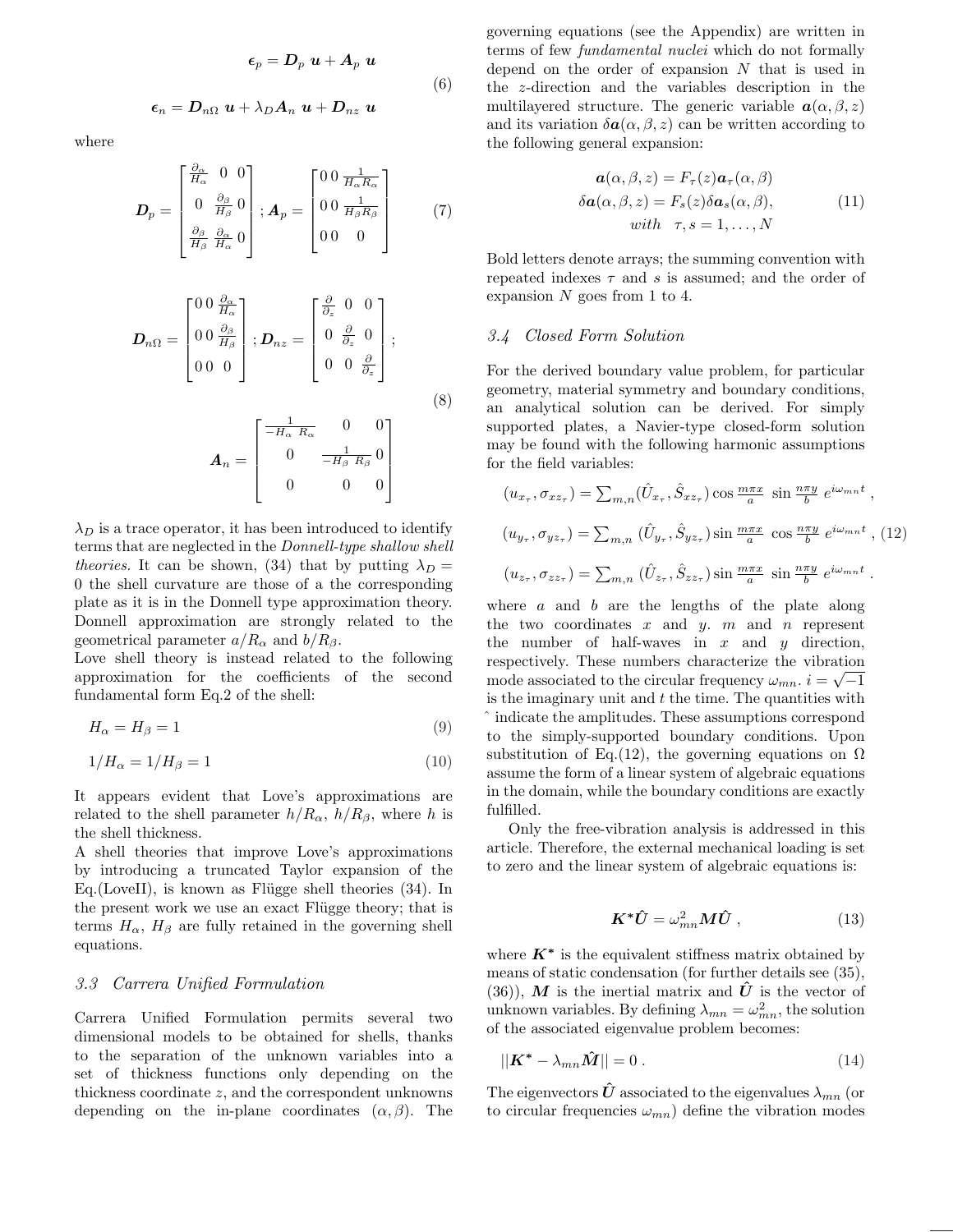of the structure in terms of primary variables. Once the wave numbers  $(m,n)$  have been defined in the in-plane directions, the number of obtained frequencies becomes equal to the degrees of freedom of the employed twodimensional model. It is possible to obtain the relative eigenvector, in terms of primary variables, for each value of frequency, in order to plot the modes in the thickness direction.

Explicit form of governing equations for double curved shells are given in Appendix.

## 4 Results

A vast numerical investigation on the free vibration of double curved shells has been conducted by varying the geometrical parameters, the vibration modes and the shell theories. Significant results have been obtained. The considered problems have been grouped according to the following list.

- Case 1. An assessment of the present solution with results from literature.
- Case 2. Cylindrical/sperical shell panels with variable thickness (see Figure 2).
- Case 3. A cylindrical shell panel with variable curvatures (see Figure 3).
- Case 4. Cylindrical shell panels with a variable in-plane aspect ratio (see Figure 4).

#### Case 1: assessment with available literature

In order to validate the accuracy of the present theories a comparison with results provided by Loi (39), (14), Matsunaga (15), (16) and (17) is conducted. The first 10 frequencies are compared for a cylindrical shell panel. Reasonable agrement has been found with the results in (17), which consists of shell theories similar to the present one.

#### Case 2: analysis of thickness  $h/R$  parameter

Shells with a variables thickness parameter such as those in Figure 2, are considered. An effective comparison of the effect of shear deformation, higher order shear deformation, through-the-thickness strain and Love's approximation could be conveniently built for such a shell geometry. TST, SDT and  $N=1,2,3,4$  shell theories, related to the fundamental circular frequency parameter  $\bar{\omega}$  are compared in Table 2: where

$$
\bar{\omega} = \omega \sqrt{\frac{R_{\alpha}^4 \rho}{E h^2}} \tag{15}
$$

Five values of  $R_{\alpha}/h$  (2, 4, 10, 100, 1000) are analyzed. The frozen geometrical values are  $R_{\alpha} = 10$  and  $a =$  $\frac{\pi}{3}R_{\alpha} = 10.46667$ . Two values of the number of waves along the circumferential  $\alpha$  direction m are considered, while the number of radial waves is fixed to  $n = 0$ . The material data are Young modulus  $E = 73 \text{ GPa}$ , shear modulus  $G = 28.077 \; GPa$ , density  $\rho = 2800 \; Kg/m^3$  and Poisson ratio  $\nu = 0.34$  Table 2 compares classical and advanced theories for  $m = 1, 10$  and  $n = 0$ . It has been confirmed that the error of thin shell theories, TST, increases as the thickness increases. Larger errors are obtained from an increase of the circumferential wave number. All the theories merge in the case of thin shells. Figure 6 clearly shows the inadequacy of TST theories for thick shell geometries. The effect of the number of circumferential waves, m, is investigated in Figure 7. Fourth-order theories and TST results are compared. The TST error increases both by m and  $R_{\alpha}/h$  increasing. Love type approximations are significantly subordinate to the thickness of the radius parameter  $h/R_{\alpha}$ . Table 3 compares Love's approximation results with the exact (Fl¨ugge type ones). TST, FSDT and fourth-order shell theories are considered for m=1 and m=10 waves number. Love's results merge to exact solutions for high  $h/R_{\alpha}$  values. It should be noticed that the errors due to curvature can be higher than those related to transverse shear deformation, as was shown in (22) for the laminate case. In other words, Table 3 shows that the inclusion of higher order effects in shell theories could be meaningless unless an accurate description of  $h/R_a lpha$  terms is made at the same time.

Spherical shell problems are considered in Table 4, the same conclusions as Table 2 and the analysis in Figure 6 can be made.

#### Case 3: analysis of curvature parameter  $\gamma$

The cylindrical shell problem in Figure 4 is considered. For a given panel (length and thickness) the curvature is considered as a parameter. Table 5 compares TST, FSDT and higher-order shell theories. The following data are considered:  $a = \alpha * R = 10.46667$ ,  $\frac{a}{h} = 4,100$ , h is 2.61 (for  $\frac{a}{h} = 4$ ) and h=0.1046 (for  $\frac{a}{h} = 100$ ). The case  $\gamma =$  $2\pi$  denotes a complete open cylindrical shell (m=1 is possible in this case). The accuracy of various theories does not appear affected to any great extent by the  $\gamma$  parameter. The circular frequency parameter value merges in thin the shell case for  $a/h=100$ . This result is confirmed by Figures 8 and 9.

Donnell type approximations are compared in Table 6. These are independent from the  $a/h$  parameter, but significantly influenced by the curvature parameter  $\gamma$ . Errors related to Donnell approximations increases by  $\gamma$  increasing. Therefore the conclusions in the previous sections can be reconsidered in the following form: the conclusion of higher-order effects in shell theories can result meaningless unless an accurate description of the curvatures term related to  $\gamma$  is made at the same time.

### Case 4: influence of in-plane aspect ratio

The influence of in-plane aspect  $b/a$  of a cylindrical shell panel is considered in this section. The vibration of thin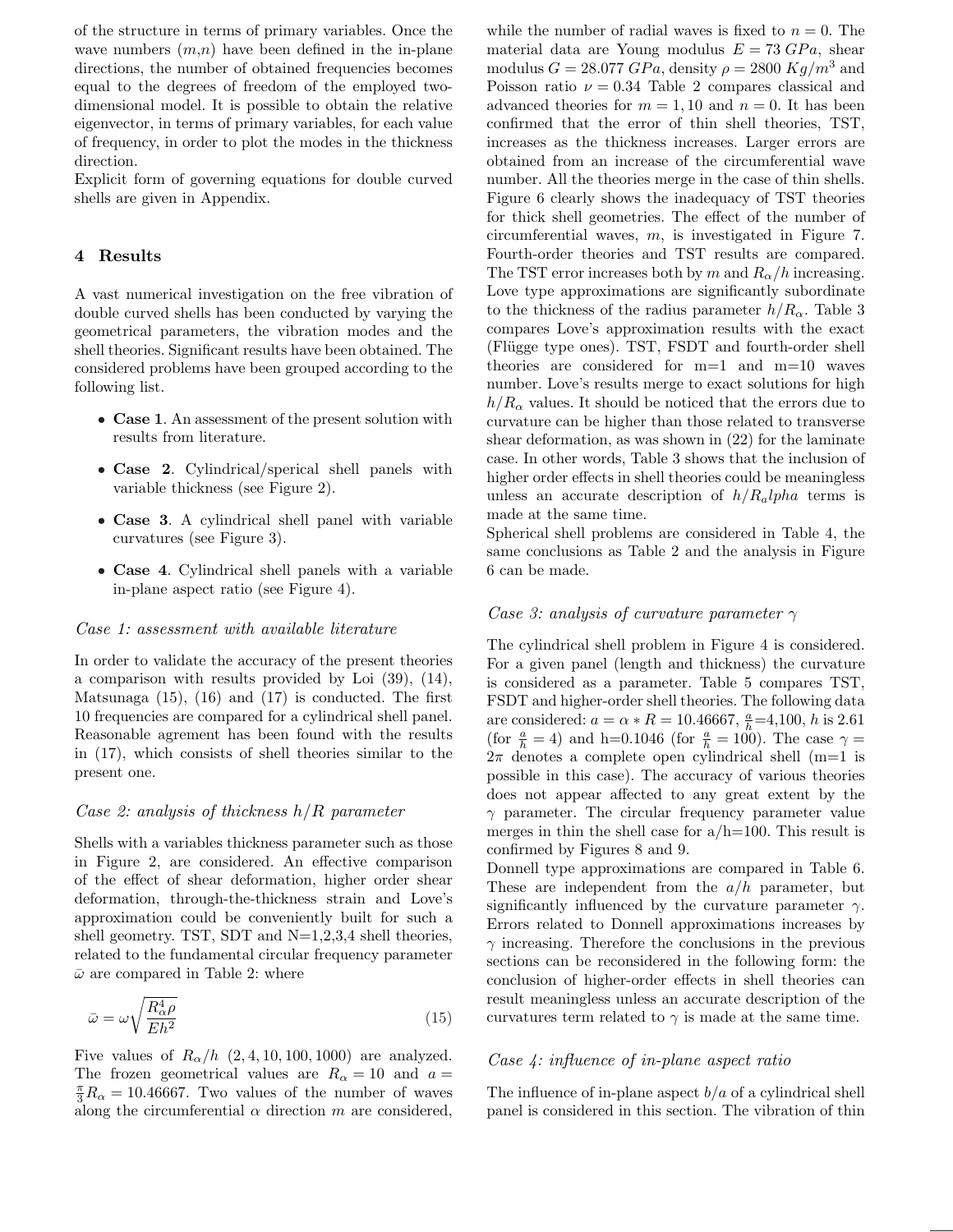and thick shells, related to six values of aspect ratio, are considered. The results are given in Tables 7 and 8 and Figures 10 and 11.

## 5 Conclusion

This work has evaluated various shell theories to analyze the free vibration response of cylindrical and spherical shells made of isotropic materials. Thin shells, shear deformation and higher-order theories are considered in the framework of Love and Donnell type approximations. A numerical investigation is presented to evaluate the approximations of various theories by varying the geometrical parameters (radius, thickness, aspect ratio) for lower and higher vibration modes. It has above all been concluded that inclusion of shear deformation and higher-order effects could result meaningless unless curvatures terms are correctly included in a given theories.

### References

- [1] W. Flügge. Statik und Dynamik der Schalen, Berlin: Springer-Verlag, 1934.
- [2] I. Lur'E. The general theory of thin shells. Priklady Matematika y Mekanika, 4, 7, 1940.
- [3] R. Byrne. Theory of small deformations of thin shells. University of Calgornia at Los Angeles Publications on Mathematics, 2, 103-152, 1944.
- [4] F.B. Hildebrand, E. Reissner and G.B. Thomas. Note on the foundations of the theory of small displacements of orthotropic shells. NACA-TN-1833, 1949.
- [5] L. Sanders. Nonlinear theories for thin shells. Quarterly of Applied Mathematics 21, 21-36, 1963.
- [6] L.H. Donnell. Stability of thin-walled tubes under torsion. NACA Report 479, 1933.
- [7] K.M. Mushtari. On the stability of cylindrical shells subjected to torsion. Trudy Karanskego auiatsionnugo inatituta, 1938.
- [8] P.M. Naghdi. A survey of recent progress in the theory of elastic shells. Applied Mechanics Reuiews, 9, 365-368, 1956.
- [9] Leissa, A.W. Vibration of Plates. NASA report, NASA-SP-160, 1969.
- [10] Leissa, A.W. Vibration of Shells. NASA report, NASA-SP-288, 1973.
- [11] M.S. Qatu. Recent Research Advances in the Dynamic Behavior of Shells. Part 1 : Laminated Composite Shells. Applied Mechanics Reviews, 55(4), 325-350, 2002.
- [12] M.S. Qatu. Recent Research Advances in the Dynamic Behavior of Shells. Part 2: Homogeneous Shells. Applied Mechanics Reviews, 55(5), 415-434, 2002.
- [13] M.S. Qatu. Vibration of Laminated Shells and Plates. Elsevier, 406, 2004.
- [14] Loy C.T., Lam K.Y., Reddy J.N. Vibration of functionally graded cylindrical shells. International Journal of Mechanical Science,  $41(3)$ , 30924, 1999.
- [15] H. Matsunaga. Free vibration of thick circular cylindrical shells subjected to axial stresses. Journal of Sound and Vibration, 211(1), 117, 1998.
- [16] H. Matsunaga. Vibration and buckling of cross-ply laminated composite circular cylindrical shells according to a global higher-order theory. International Journal of Mechanical Science, 49(9), 106075, 2007.
- [17] H. Matsunaga. Free vibration and stability of functionally graded circular cylindrical shells according to a 2D higher-order deformation theory. Composite Structure, 88, 519-531, 2009.
- [18] L. Xuebin. A new approach for free vibration analysis of thin circular cylindrica lshell. Journal of Sound and Vibrations, 296, 91-98, 2006.
- [19] Carrera, E. (2001), "Developments, ideas, and evaluations based upon Reissners Mixed Variational Theorem in the modeling of multilayered plates and shells", Applied Mechanics Reviews, 54, 301-329.
- [20] E. Carrera. A historical review of zig-zag theories for multilayered plates and shells. Applied Mechanics Reviews, 56, 287-308, 2003.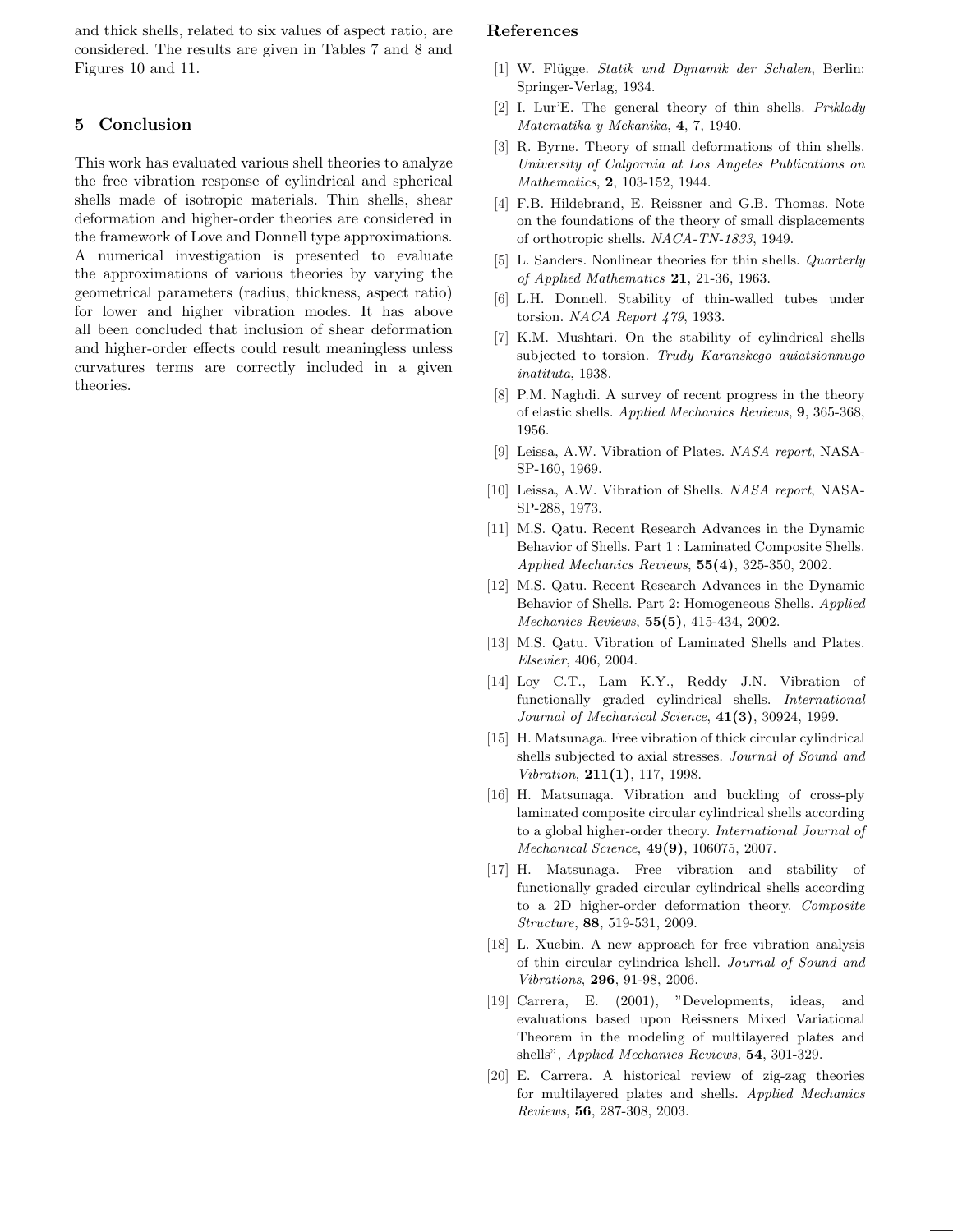- [21] K.P. Soldatos. Influence of thickness shear deformation on free vibrations of rectangular plates, cylindrical panels and cylinders of antisymmetric angle-ply construction. Journal of Sound and Vibration, 119, 111- 137, 1987.
- [22] E. Carrera. The Effects of Shear Deformation and Curvature on Buckling and Vibrations of Cross-Ply Laminated Composite Shells. Journal of Sound and Vibrations, 150(3), 405-433, 1991.
- [23] D. Yadav and N. Verma. Free vibration of composite circular cylindrical shells with random material properties. PartII: Applications. Composite Structures, 51, 371-380, 2001.
- [24] K.M. Liew, L.X. Peng, T.Y. Ng. Three-dimensional vibration analysis of spherical shell panels subjected to different boundary conditions. International Journal of Mechanical Sciences 44, 21032117, 2002.
- [25] E. Carrera. Evaluation of layer-wise mixedtheories for laminated plates analysis. AIAA Journal, 26, 830-839, 1998.
- [26] E. Carrera. Theories and finite elements for multilayered plates and shells: a unified compact formulation with numerical assessments and benchmarks. Archivies of Computational Methods in Engineering, 10, 215-296, 2003.
- [27] E.Carrea and S. Brischetto. Analysis of thickness locking in classical, refined and mixed theories for layered shells. Composite Structures. 85, 83-90, 2008.
- [28] A.L. Cauchy. Sur l'equilibre et le mouvement d'une plaque solide. Exercises de Matematique, 3, 328-355, 1828.
- [29] S.D. Poisson. Memoire sur l'equilibre et le mouvement des corps elastique. Memory Academic Science, 8, 357, 1829.
- [30] G. Kirchhoff. "Uber das Gleichgewicht und die Bewegung einer elastishen Scheibe". Crelles Journal, 40, 51-88, 1850.
- [31] E. Reissner. The effect of transverse shear deformation on the bending of elastic plates. Journal of Applied Mechanics, 12, 69-76, 1945.
- [32] R.D. Mindlin. Influence of rotatory inertia and shear in flexural motions of isotropic elastic plates. Journal of Applied Mechanics, 18, 31-28, 1951.
- [33] S. Brischetto, E. Carrera. Analysis of thickness locking in classical, refined and mixed multilayered plate theories. Composite Structures. 82, 549562, 2008.
- [34] H. Kraus. (1967), Thin Elastic Shells, John Wiley, New York.
- [35] E. Carrera. Layer-wise mixed models for accurate vibration analysis of multilayered plates. Journal of Applied Mechanics. 65, 820-828, 1998.
- [36] E. Carrera. An assessment of mixed and classical theories on global and local response of multilayered, orthotropic plates. Computers and Structures. 50, 183- 198, 2000.
- [37] E. Carrera. A Study of Transverse Normal Stress Effect on Vibration of Multilayered Plates and Shells. Journal of Sound and Vibrations, 1999.
- [38] E. Carrera. Multilayered Shell Theories Accounting for Layerwise Mixed Description, Part 1: Governing Equations. AIAA Journal, 37, 1107-1116, 1999.

[39] C.T. Loy, K.Y. Lam and C. Shu. Analysis of cylindrical shells using generalized differential quadrature. Shock Vibration, 4: 193198, 1997.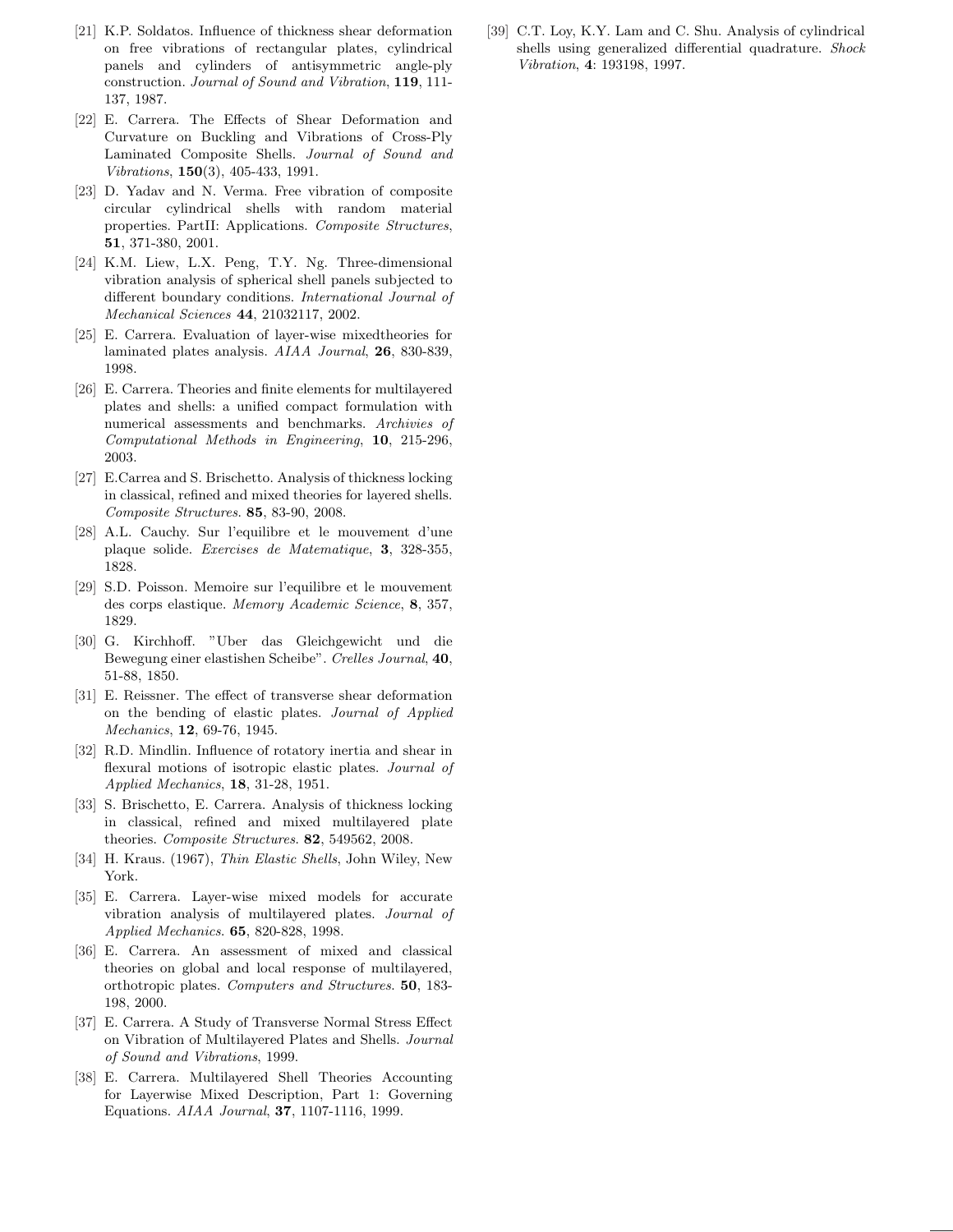#### A Governing Equations

The displacement approach is formulated in terms of u by variationally imposing the equilibrium via the classical principle of virtual displacements. In the dynamic case this states that:

$$
\int_{\Omega} \int_{A} (\delta \epsilon_p^T \sigma_p + \delta \epsilon_n^T \sigma_n) d\Omega dz
$$

$$
= \int_{\Omega} \int_{A} \rho \delta u \ddot{u} d\Omega dz + \delta L^e = \delta L^{in} + \delta L^e \qquad (16)
$$

where subscripts  $p$  and  $n$  indicate in-plane and outplane components, respectively;  $\epsilon$  and  $\sigma$  are the strain and stress vectors,  $\delta L^{in}$  is the virtual variation of inertial work,  $\delta L^e$  is the virtual variation of external work, and  $\Omega$  and  $\Lambda$  indicate respectively the reference plane of the shell and its thickness. Introducing the constitutive equations also know as Hooke law,

$$
\boldsymbol{\sigma}_p = \boldsymbol{Q}_{pp}\boldsymbol{\epsilon}_p + \boldsymbol{Q}_{pn}\boldsymbol{\epsilon}_n \;, \tag{17}
$$

$$
\sigma_n = Q_{np} \epsilon_p + Q_{nn} \epsilon_n \ . \tag{18}
$$

where  $Q_{pp}, Q_{pn}, Q_{np}, Q_{nn}$  are [3x3] sub-arrays containing the elastic coefficients for an orthotropic layer in the structure reference system:

$$
\mathbf{Q}_{pp} = \begin{bmatrix} Q_{11} Q_{12} Q_{16} \\ Q_{12} Q_{22} Q_{26} \\ Q_{16} Q_{26} Q_{66} \end{bmatrix}, \quad \mathbf{Q}_{pn} = \begin{bmatrix} 0 & 0 & Q_{13} \\ 0 & 0 & Q_{23} \\ 0 & 0 & Q_{36} \end{bmatrix}, \quad (19)
$$

$$
\mathbf{Q}_{np} = \begin{bmatrix} 0 & 0 & 0 \\ 0 & 0 & 0 \\ Q_{13} Q_{23} Q_{36} \end{bmatrix}, \quad \mathbf{Q}_{nn} = \begin{bmatrix} Q_{55} Q_{45} & 0 \\ Q_{45} Q_{44} & 0 \\ 0 & 0 & Q_{33} \end{bmatrix} . (20)
$$

and the geometrical relations given in Eq. 6 the equilibrium equations for classical displacement formulation state:

$$
\int_{\Omega} \int_{A} \delta \mathbf{u}_{\tau}^{T} \{ (-F_{\tau} \mathbf{D}_{p}^{T} + F_{\tau} \mathbf{A}_{p}^{T}) [\mathbf{Q}_{pp} (F_{s} \mathbf{D}_{p} + F_{s} \mathbf{A}_{p})
$$

$$
+ \mathbf{Q}_{pp} (F_{s} \mathbf{D}_{n\Omega} + F_{s} \mathbf{A}_{n} + F_{s_{z}})]
$$

$$
+ (-F_{\tau} \mathbf{D}_{n\Omega}^{T} + F_{\tau} \mathbf{A}_{n}^{T} + F_{\tau_{z}}) [\mathbf{Q}_{np} (F_{s} \mathbf{D}_{p} + F_{s} \mathbf{A}_{p})
$$

$$
+ \mathbf{Q}_{nn} (F_{s} \mathbf{D}_{n\Omega} + F_{s} \mathbf{A}_{n} + F_{s_{z}})] \} \mathbf{u}_{s} d\Omega
$$

$$
+ \int_{\Gamma} \int_{A} \delta \mathbf{u}_{\tau}^{T} \{ F_{\tau} \mathbf{I}_{p}^{T} [\mathbf{Q}_{pp} (F_{s} \mathbf{D}_{n\Omega} + F_{s} \mathbf{A}_{n} + F_{s_{z}})]
$$

$$
+ F_{\tau} \mathbf{I}_{n\Omega}^{T} [\mathbf{Q}_{np} (F_{s} \mathbf{D}_{p} + F_{s} \mathbf{A}_{p})
$$

$$
+ \mathbf{Q}_{nn} (F_{s} \mathbf{D}_{n\Omega} + F_{s} \mathbf{A}_{n} + F_{s_{z}})] \} \mathbf{u}_{s} d\Gamma
$$

$$
= \int_{\Omega} \delta \mathbf{u}_{\tau}^{T} \mathbf{p}_{\tau} d\Omega^{p} + \int_{\Omega} \delta \mathbf{u}_{\tau}^{T} \rho F_{\tau} F_{s} \ddot{\mathbf{u}}.
$$
(21)

where  $I_p$  and  $I_{n\Omega}$  are identity matrices to perform the integration by parts.

$$
\boldsymbol{I}_{p} = \begin{bmatrix} \frac{1}{H_{\alpha}} & 0 & 0\\ 0 & \frac{1}{H_{\beta}} & 0\\ \frac{1}{H_{\beta}} & \frac{1}{H_{\alpha}} & 0 \end{bmatrix} , \quad \boldsymbol{I}_{n\Omega} = \begin{bmatrix} 0 & 0 & \frac{1}{H_{\alpha}}\\ 0 & 0 & \frac{1}{H_{\beta}}\\ 0 & 0 & 0 \end{bmatrix} .
$$
 (22)

The differential system of governing equations and the related boundary conditions are as follows:

$$
\delta \mathbf{u}_{\tau}: \qquad \qquad \mathbf{K}_{d}^{\tau s} \mathbf{u}_{s} = \mathbf{M}^{\tau s} \ddot{\mathbf{u}}_{s} + \mathbf{p}_{\tau}
$$
\ngeometrical on  $\Gamma^{g}$  mechanical on  $\Gamma^{m}$   
\n
$$
\mathbf{u}_{s} = \bar{\mathbf{u}}_{s} \qquad \text{or} \qquad \mathbf{\Pi}_{d}^{\tau s} \mathbf{u}_{s} = \mathbf{\Pi}_{d}^{\tau s} \bar{\mathbf{u}}_{s}
$$
\n
$$
(23)
$$

in which the bar denotes assigned. The introduced differential arrays are given by the following relations:

$$
\boldsymbol{K}_{d}^{\tau s} = \int_{A} (-F_{\tau} \boldsymbol{D}_{p}^{T} + F_{\tau} \boldsymbol{A}_{p}^{T}) [\boldsymbol{Q}_{pp} (F_{s} \boldsymbol{D}_{p} + F_{s} \boldsymbol{A}_{p}) \n+ \boldsymbol{Q}_{pp} (F_{s} \boldsymbol{D}_{n\Omega} + F_{s} \boldsymbol{A}_{n} + F_{s_{z}})] \n+ (-F_{\tau} \boldsymbol{D}_{n\Omega}^{T} + F_{\tau} \boldsymbol{A}_{n}^{T} + F_{\tau_{z}}) [\boldsymbol{Q}_{np} (F_{s} \boldsymbol{D}_{p} + F_{s} \boldsymbol{A}_{p}) \n+ \boldsymbol{Q}_{nn} (F_{s} \boldsymbol{D}_{n\Omega} + F_{s} \boldsymbol{A}_{n} + F_{s_{z}})] H_{\alpha} H_{\beta} dz.
$$
\n(24)

$$
\Pi_d^{\tau s} = \int_A \{ F_{\tau} \mathbf{I}_p^T [\mathbf{Q}_{pp} (F_s \mathbf{D}_{n\Omega} + F_s \mathbf{A}_n + F_{s_z}) ] + F_{\tau} \mathbf{I}_{n\Omega}^T [\mathbf{Q}_{np} (F_s \mathbf{D}_p + F_s \mathbf{A}_p) + \mathbf{Q}_{nn} (F_s \mathbf{D}_{n\Omega} + F_s \mathbf{A}_n + F_{s_z}) ] \} H_{\alpha} H_{\beta} dz.
$$
\n(25)

$$
\mathbf{M}^{\tau s} = \int_{A} \rho F_{\tau} F_{s} \mathbf{I} H_{\alpha} H_{\beta} dz \tag{26}
$$

where  $I$  is the unit array. The differential operators given in Eq. 24 and 25 could be written in terms of the following integrals which permit an a-priori integration in the thickness direction:

$$
(J^{\tau s}, J^{\tau s}_{\alpha}, J^{\tau s}_{\beta}, J^{\tau s}_{\alpha/\beta}, J^{\tau s}_{\beta/\alpha}, J^{\tau s}_{\alpha\beta})
$$
  
\n
$$
= \int_{A} F_{\tau} F_{s}(1, H_{\alpha}, H_{\beta}, \frac{H_{\alpha}}{H_{\beta}}, \frac{H_{\beta}}{H_{\alpha}}, H_{\alpha} H_{\beta}) dz
$$
  
\n
$$
(J^{\tau_{z}s}, J^{\tau_{z}s}_{\alpha}, J^{\tau_{z}s}_{\beta}, J^{\tau_{z}s}_{\alpha\beta});
$$
  
\n
$$
= \int_{A} F_{\tau_{z}} F_{s}(1, H_{\alpha}, H_{\beta}, H_{\alpha} H_{\beta}) dz
$$
  
\n
$$
(27)
$$
  
\n
$$
(J^{\tau s_{z}}, J^{\tau s_{z}}_{\alpha}, J^{\tau s_{z}}_{\beta}, J^{\tau s_{z}}_{\alpha\beta})
$$
  
\n
$$
= \int_{A} F_{\tau} F_{s_{z}}(1, H_{\alpha}, H_{\beta}, H_{\alpha} H_{\beta}) dz
$$

$$
(J^{\tau_z s_z}, J^{\tau_z s_z}_{\alpha\beta}) = \int_A F_{\tau_z} F_{s_z}(1, H_\alpha, H_\beta) dz
$$

By using the integrals defined in Eqns.(27) the elements of the differential operators in the  $3 \times 3$  arrays of Eqns.(24) can be explicitly written taking into account that the double subscript is written accordingly with the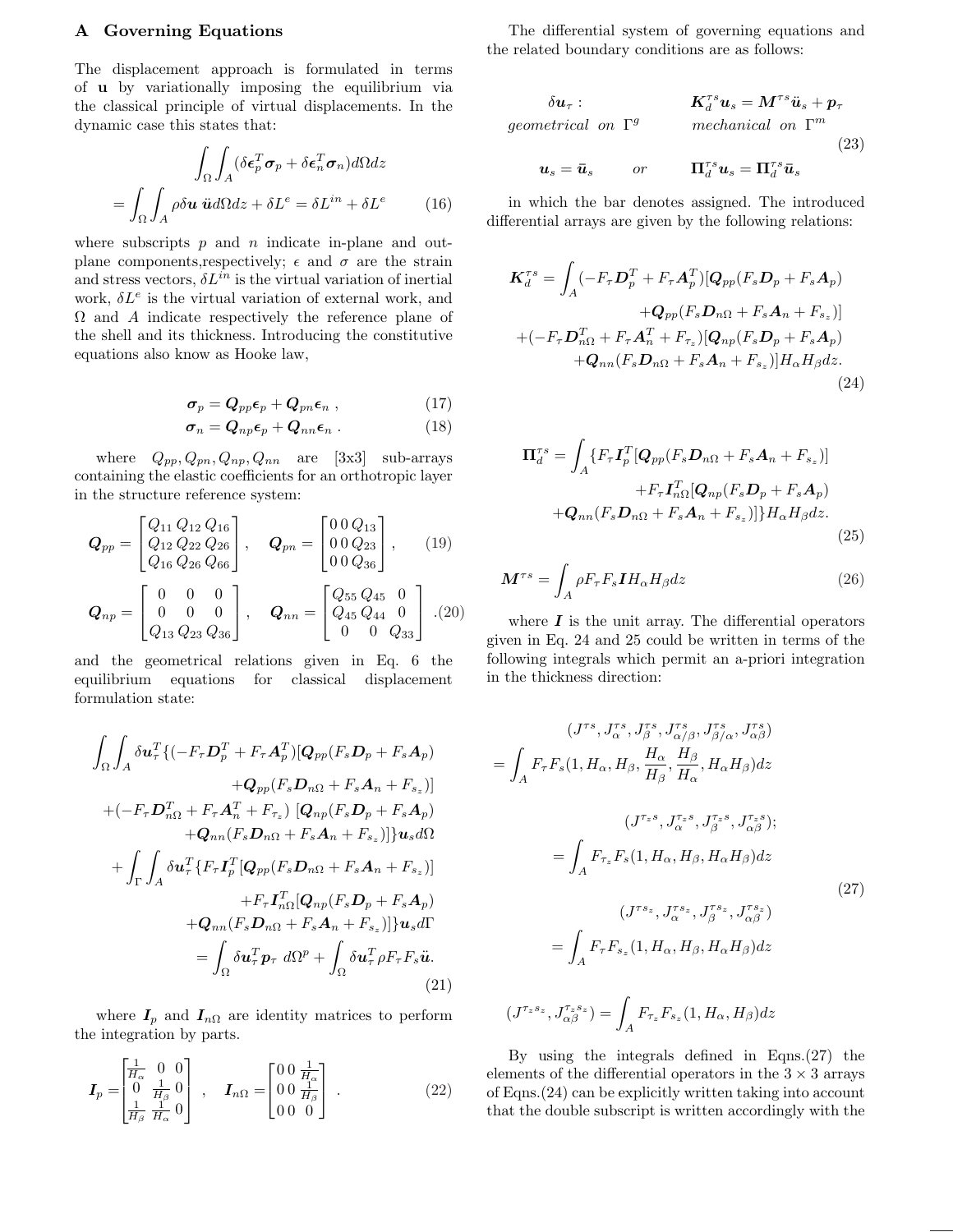new position of elastic coefficients in Eq. 19. First the stiffness array $K^{\tau s}$  is written,

$$
K_{d_{11}}^{\tau,s} = Q_{nn_{11}} J_{\alpha\beta}^{\tau,s_{z}} + \frac{1}{R_{\alpha}} Q_{nn_{11}} (-J_{\beta}^{\tau,s_{z}} - J_{\beta}^{\tau,s_{z}} + \frac{1}{R_{\alpha}} J_{\beta\alpha}^{\tau,s})
$$
  
\n
$$
-Q_{pp_{11}} J_{\frac{\beta}{\alpha}}^{\tau,s} \partial_{\alpha\alpha} - 2Q_{pp_{13}} J^{\tau,s} \partial_{\alpha\beta} - Q_{pp_{33}} J_{\frac{\beta}{\beta}}^{\tau,s} \partial_{\beta\beta}
$$
  
\n
$$
K_{d_{12}}^{\tau,s} = Q_{nn_{12}} J_{\alpha\beta}^{\tau,s_{z}} + Q_{nn_{12}} (-\frac{1}{R_{\beta}} J_{\alpha}^{\tau,s} - \frac{1}{R_{\alpha}} J_{\beta}^{\tau,s_{z}}
$$
  
\n
$$
+ \frac{1}{R_{\alpha}R_{\beta}} J^{\tau,s_{z}} - Q_{pp_{12}} J^{\tau,s} \partial_{\alpha\beta} - Q_{pp_{13}} J_{\frac{\beta}{\alpha}}^{\tau,s} \partial_{\alpha\alpha}
$$
  
\n
$$
-Q_{pp_{32}} J_{\frac{\beta}{\beta}}^{\tau,s} \partial_{\beta\beta} + Q_{pp_{33}} J_{\alpha\beta}^{\tau,s}
$$
  
\n
$$
K_{d_{13}}^{\tau,s} = Q_{nn_{11}} (J_{\beta}^{\tau,s} \partial_{\alpha} - \frac{1}{R_{\alpha}} J_{\frac{\beta}{\alpha}}^{\tau,s} \partial_{\alpha}) + Q_{nn_{12}} (J_{\alpha}^{\tau,s} \partial_{\beta}
$$
  
\n
$$
-1 \frac{1}{R_{\alpha}} J^{\tau,s} \partial_{\beta}) - Q_{pn_{13}} J_{\beta}^{\tau,s_{z}} \partial_{\alpha} - Q_{pn_{33}} J_{\alpha}^{\tau,s_{z}} \partial_{\beta}
$$
  
\n
$$
- \frac{1}{R_{\alpha}} (Q_{pp_{11}} J_{\frac{\beta}{\alpha}}^{\tau,s} \partial_{\alpha} + Q_{pp_{31}} J^{\tau,s} \partial_{\beta})
$$
  
\n
$$
- \frac{1}{R_{\alpha}} (Q_{pp_{12}} J^{\tau,s} \partial_{\alpha} + Q_{pp_{32
$$

The boundary array  $\Pi^{\tau s}$  leads to,

$$
\Pi_{d_{11}}^{rs} = Q_{pp_{11}} J_{\frac{\beta}{\alpha}}^{rs} \partial_{\alpha} + Q_{pp_{13}} J^{rs} (\partial_{\alpha} + \partial_{\beta}) + Q_{pp_{33}} J_{\frac{\beta}{\beta}}^{rs} \partial_{\beta}
$$
\n
$$
\Pi_{d_{12}}^{rs} = Q_{pp_{13}} J_{\frac{\beta}{\beta}}^{rs} \partial_{\alpha} + Q_{pp_{33}} J^{rs} \partial_{\alpha} + Q_{pp_{12}} J^{rs} \partial_{\beta} +
$$
\n
$$
Q_{pp_{32}} J_{\frac{\beta}{\beta}}^{rs} \partial_{\beta}
$$
\n
$$
\Pi_{d_{13}}^{rs} = Q_{pp_{13}} J_{\beta}^{rs} + Q_{pp_{33}} J_{\alpha}^{rs} + \frac{1}{R_{\alpha}} (Q_{pp_{11}} J_{\frac{\beta}{\alpha}}^{rs}
$$
\n
$$
+ Q_{pp_{31}} J^{rs}) + \frac{1}{R_{\beta}} (Q_{pp_{32}} J_{\frac{\beta}{\beta}}^{rs} + Q_{pp_{12}} J^{rs})
$$
\n
$$
\Pi_{d_{21}}^{rs} = Q_{pp_{31}} J_{\frac{\beta}{\alpha}}^{rs} \partial_{\alpha} + Q_{pp_{21}} J^{rs} \partial_{\alpha} + Q_{pp_{33}} J^{rs} \partial_{\beta}
$$
\n
$$
+ Q_{pp_{23}} J_{\frac{\beta}{\beta}}^{rs} \partial_{\beta}
$$
\n
$$
\Pi_{d_{22}}^{rs} = Q_{pp_{33}} J_{\frac{\beta}{\alpha}}^{rs} \partial_{\alpha} + Q_{pp_{23}} J^{rs} (\partial_{\alpha} + \partial_{\beta}) + Q_{pp_{22}} J_{\frac{\beta}{\beta}}^{rs} \partial_{\beta}
$$
\n
$$
\Pi_{d_{23}}^{rs} = Q_{pp_{33}} J_{\frac{\beta}{\alpha}}^{rs} + Q_{pp_{23}} J_{\alpha}^{rs} + \frac{1}{R_{\alpha}} (Q_{pp_{31}} J_{\frac{\beta}{\alpha}}^{rs}
$$
\n
$$
+ Q_{pp_{21}} J^{rs}) + \frac{1}{R_{\beta}} (Q_{pp_{22}} J_{\frac{\beta}{\beta}}^{rs} + Q_{pp_{32}} J^{rs})
$$
\n
$$
\Pi_{d_{31}}^{rs} = Q_{nn_{11}} J_{\beta}
$$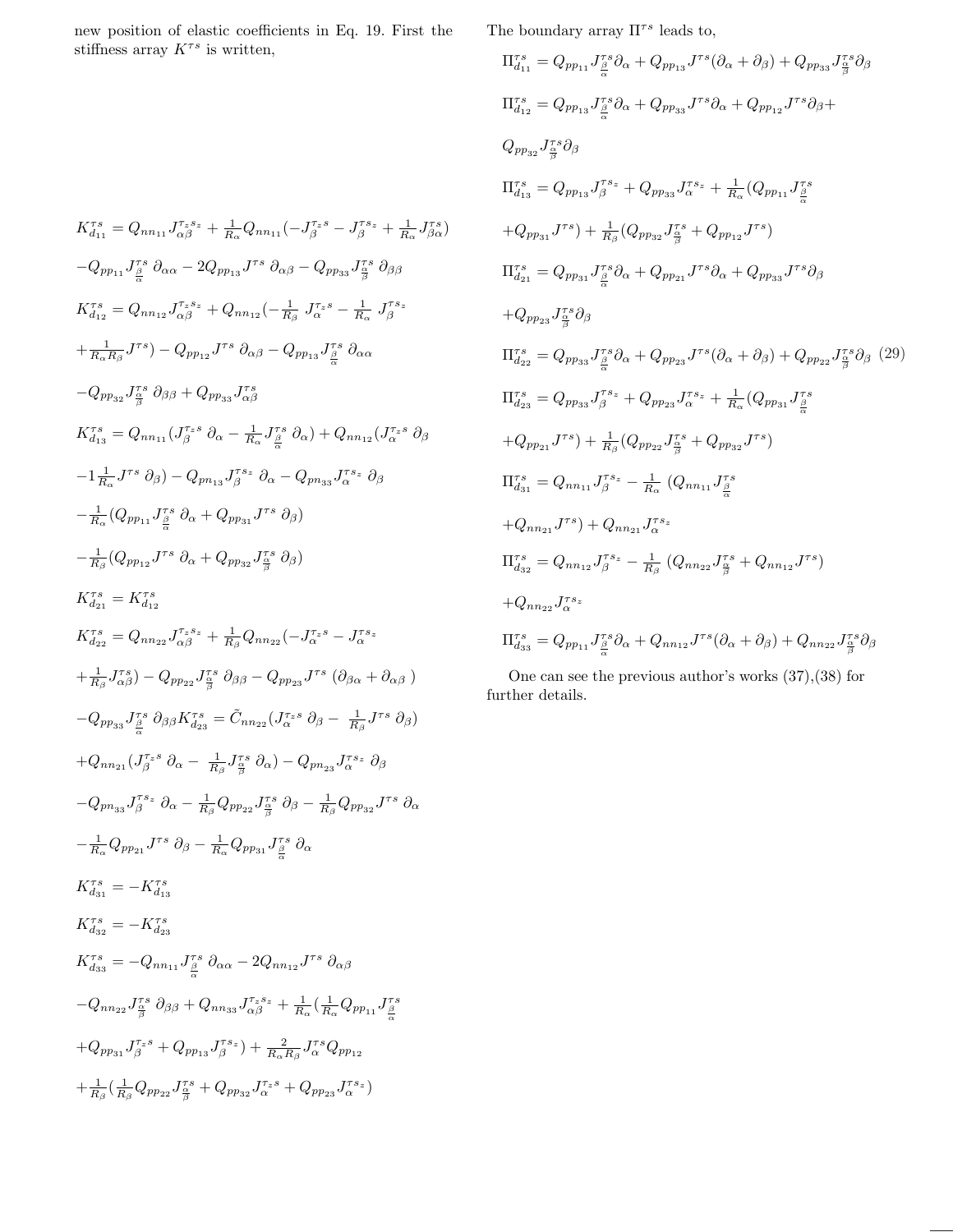### Bio- sketch of Erasmo CARRERA

After earning two degrees (Aeronautics, 1986 and Aerospace Engineering, 1988) in the Politecnico di Torino, Carrera received his PhD in Aerospace Engineering in 1991. He began working as a Researcher at the Department of Aeronautics and Space Engineering of Politecnico di Torino in 1992 holding courses on Missiles and Aerospace Structural Design, Plates and Shells, FEM and since 2000 he is associate Professor. He visited Universitaet Stuttgart, Virginia Tech, SUPMECA, Paris and CRP H Tudor. His main research topics are: composite materials, FEM, beams, plates and shells, postbuckling and stability, smart structures, thermal stress, aeroelasticity, multibody dynamics, non classical lifting systems and Multifield Problem, inflatable structures for space applications and mechanics of carbon nano-tubes. On these topics dr Carrera has bring significant contributions. In particular he has proposed the Carrera Unified Formulations to developed hierarchical beam/plate/shell theories and Finite Elements for multilayered structures analysis as well as the generalization of classical and advanced variational methods for multifield problems. Carrera has been responsible of various research contracts with EU and international agencies/industries. In particular he Carrera has been responsible of the structural design and analysis of full-composite aircraft Sky-Y by Alenia Aeroanutica Torino, first EU full-composite aircraft. In 2008 E Carrera has been appointed has 'best associate professor of Politecnico di Torino'. Presently Carrera is deputy director of his Dep. He his an author of more than two hundred articles, many of which have been published in international journals. He has given plenary lectures in various Int Conferences. He serves as a referee for many journals and member of advisory board of Composite Structures for Mech of Adv Mat and Str. He has served the Ed. Board of many int. conferences.

## Bio- sketch of Corrado CAMPISI

After earning a degree (Physic, 2002) at the University of Eastern Piedmont (UPO) in Alessandria, Campisi received his PhD in Chemistry in 2008. He began working at the Department of Physic in UPO on i Econophysics field. During the PhD he studied control and power conditioning system for portable fuel cell generator and experimental design optimization of polymer electrolyte fuel cells with application for cogeneration photovoltaic/fuel cells. His main research topics are: mechanics of carbon nano-tubes, atomistic vs continuum approach.

## Bio- sketch of Maria CINEFRA

After earning two degrees in Aeropspace Engineering (Bachelor's degree Marzo 2007 and Master degree December 2008) at the Politecnico di Torino, Cinefra started her PhD in Aerospace Engineering at the same university in January 2009. The main aim of her research is the thermo-mechanical analysis of functionally graded plates and shells by using analytical and numerical tools, such as Finite Element Method (FEM). For this aim she collaborates with the Department of Mathematics of Universit di Pavia, the CRP H. Tudor of Luxembourg and the Department of Mechanics of Universit Paris X. She is co-author of various articles, some of which have been already published. These articles concern FGMs, analysis of piezoelectric structures, Carbon Nanotubes (CNT) and some numerical methods to overcome the locking phenomenon in FEs. In the current year, she has also experienced in teaching in the courses "structures for space vehicles" and "non-linear analysis of space structures

## Bio- sketch of Marco SOAVE

Marco Soave has got his degree in aerospace engineering at the Polytechnic of Turin in October 2008. He has worked as research at aerospace engineering department of the same Polytechnic where on the subject of classical and mixed for models analysis of plates and shells with FGM layers. He was granted by Regione Pieomonte t via STEP research program. Marco Soave is author af about 10 works some of these have been published in international journals.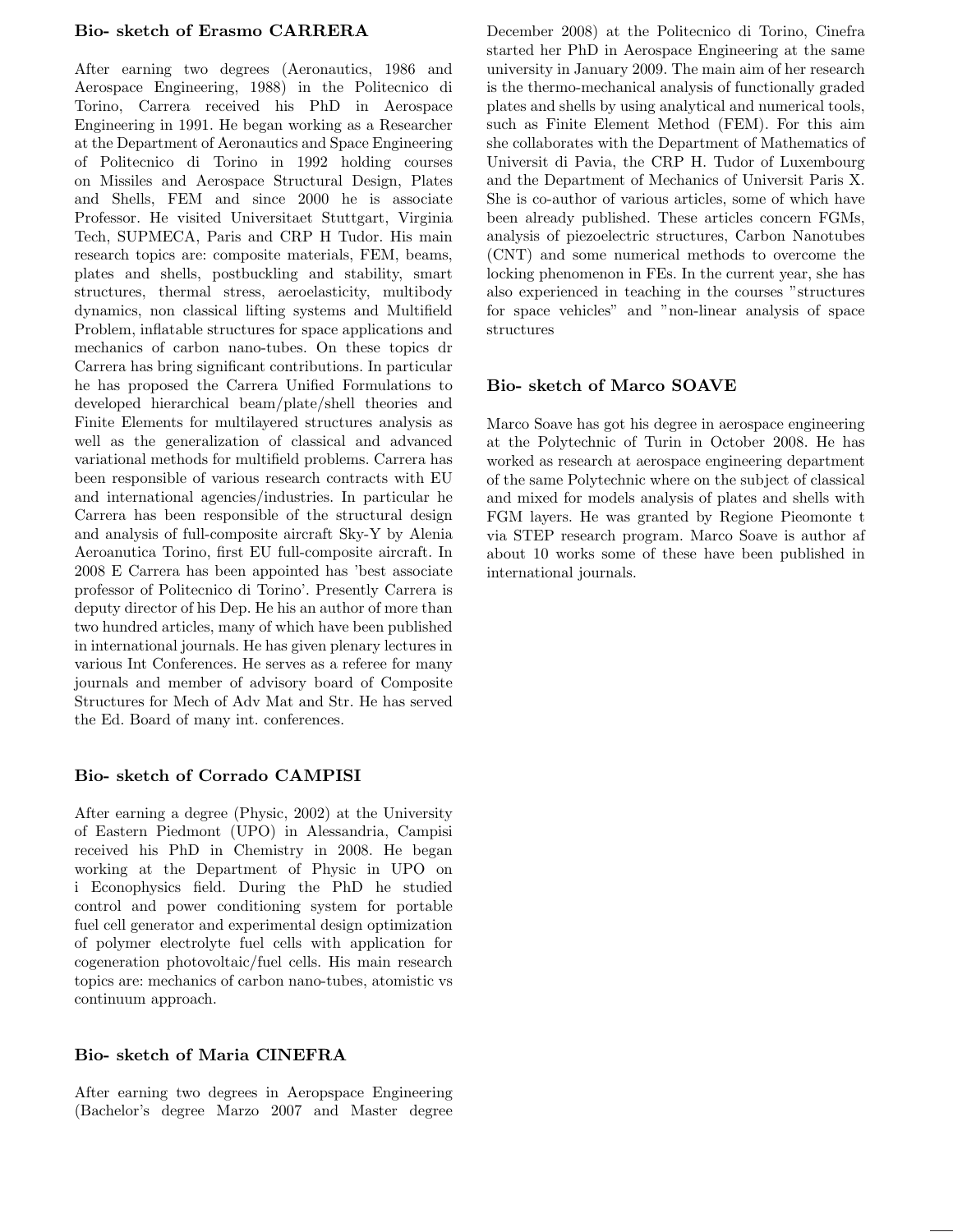**Table 1** CASE 1. Comparison of present analysis with available reference solution. Values of  $\omega R \sqrt{(1-\nu^2)\rho E}$  for data:  $n = 1, L/R = 20, h/R = 0.01$  and  $\nu = 0.3$ .

| m              | Present $N=4$ | Loi etal. $(14)$ | Loi etal. $(39)$ | $Matsunaq\alpha(15)$ | Matsunaqa(16) | Matsunaga(17) |  |
|----------------|---------------|------------------|------------------|----------------------|---------------|---------------|--|
|                | 0.016101      | 0.016101         | 0.016102         | 0.016102             | 0.016102      | 0.016014      |  |
| $\overline{2}$ | 0.009377      | 0.009382         | 0.009387         | 0.009383             | 0.009383      | 0.009369      |  |
| 3              | 0.022100      | 0.022105         | 0.022108         | 0.022103             | 0.022103      | 0.022094      |  |
| $\overline{4}$ | 0.042083      | 0.042095         | 0.042096         | 0.042084             | 0.042084      | 0.042078      |  |
| 5              | 0.067979      | 0.068008         | 0.068008         | 0.067979             | 0.067979      | 0.067972      |  |
| 6              | 0.099669      | 0.099730         | 0.099730         | 0.099667             | 0.099667      | 0.099660      |  |
| 7              | 0.137124      | 0.137239         | 0.137239         | 0.137121             | 0.137124      | 0.137113      |  |
| 8              | 0.180330      | 0.180527         | 0.180527         | 0.180326             | 0.180326      | 0.180315      |  |
| 9              | 0.229274      | 0.229594         | 0.229594         | 0.229268             | 0.229268      | 0.229255      |  |
| 10             | 0.283944      | 0.284435         | 0.284435         | 0.283937             | 0.283937      | 0.283921      |  |

Table 2 CASE 2. Evaluation of thickness approximation through Classical Vs Refined theories comparison on  $\bar{\omega}$  of cylindrical shell. Thickness ratio  $a/h = 4$ .

| $R_\alpha/h$   | TST      | SDT      | $N=1$    | $N=2$           | $N = 3$  | $N = 4$  |
|----------------|----------|----------|----------|-----------------|----------|----------|
|                |          |          |          | $m = 1, n = 0$  |          |          |
| $\overline{2}$ | 2.2574   | 1.7951   | 1.8537   | 1.8715          | 1.8286   | 1.8239   |
| $\overline{4}$ | 2.3087   | 2.1418   | 2.1672   | 2.1760          | 2.1542   | 2.1537   |
| 10             | 2.3261   | 2.2953   | 2.3004   | 2.3022          | 2.2977   | 2.2976   |
| 100            | 2.3296   | 2.3293   | 2.3293   | 2.3293          | 2.3293   | 2.3293   |
| 1000           | 2.3296   | 2.3296   | 2.3296   | 2.3296          | 2.3296   | 2.3296   |
|                |          |          |          | $m = 10, n = 0$ |          |          |
| $\mathfrak{D}$ | 55.6653  | 33.4477  | 36.5433  | 32.5688         | 31.0479  | 29.6511  |
| 4              | 113.9186 | 64.5258  | 69.9936  | 68.6699         | 65.3820  | 64.1213  |
| 10             | 183.3306 | 138.7012 | 146.6983 | 146.8033        | 142.4050 | 141.7322 |
| 100            | 274.7840 | 271.1643 | 271.7578 | 271.7770        | 271.3685 | 271.3678 |
| 1000           | 275.7956 | 275.7580 | 275.7642 | 275.7645        | 275.7601 | 275.7601 |

Table 3 CASE 2. CASE 2. Evaluation of Love effects in Classical Vs Refined theories comparison on  $\bar{\omega}$  of a cylindrical shell. Thickness ratio  $a/h = 4$ .

| $R_\alpha/h$                | <b>TST</b> |          | <b>SDT</b> |          | $N=4$    |          |
|-----------------------------|------------|----------|------------|----------|----------|----------|
|                             | Exact      | Love     | Exact      | Love     | Exact    | Love     |
|                             |            |          | $m=1$      |          |          |          |
| $\overline{2}$              | 2.2574     | 2.4072   | 1.7951     | 1.7366   | 1.8239   | 1.7450   |
| 4                           | 2.3087     | 2.5621   | 2.1418     | 2.1398   | 2.1537   | 2.1233   |
| 10                          | 2.3261     | 2.6112   | 2.2953     | 2.2047   | 2.2977   | 2.2929   |
| 100                         | 2.3296     | 2.6207   | 2.3293     | 2.3645   | 2.3293   | 2.3292   |
| 1000                        | 2.3296     | 2.6208   | 2.3296     | 2.3649   | 2.3296   | 2.3296   |
|                             |            |          | $m=10$     |          |          |          |
| $\mathcal{D}_{\mathcal{A}}$ | 55.6653    | 36.6508  | 33.4477    | 33.0450  | 29.6511  | 34.7873  |
| 4                           | 113.9186   | 73.3016  | 64.5258    | 64.2751  | 64.1213  | 66.5571  |
| 10                          | 183.3306   | 183.2542 | 138.7012   | 138.5389 | 141.7322 | 141.5911 |
| 100                         | 274.7840   | 275.0830 | 271.1643   | 271.1972 | 271.3678 | 271.3601 |
| 1000                        | 275.7956   | 276.1023 | 275.7580   | 275.8000 | 275.7601 | 275.7600 |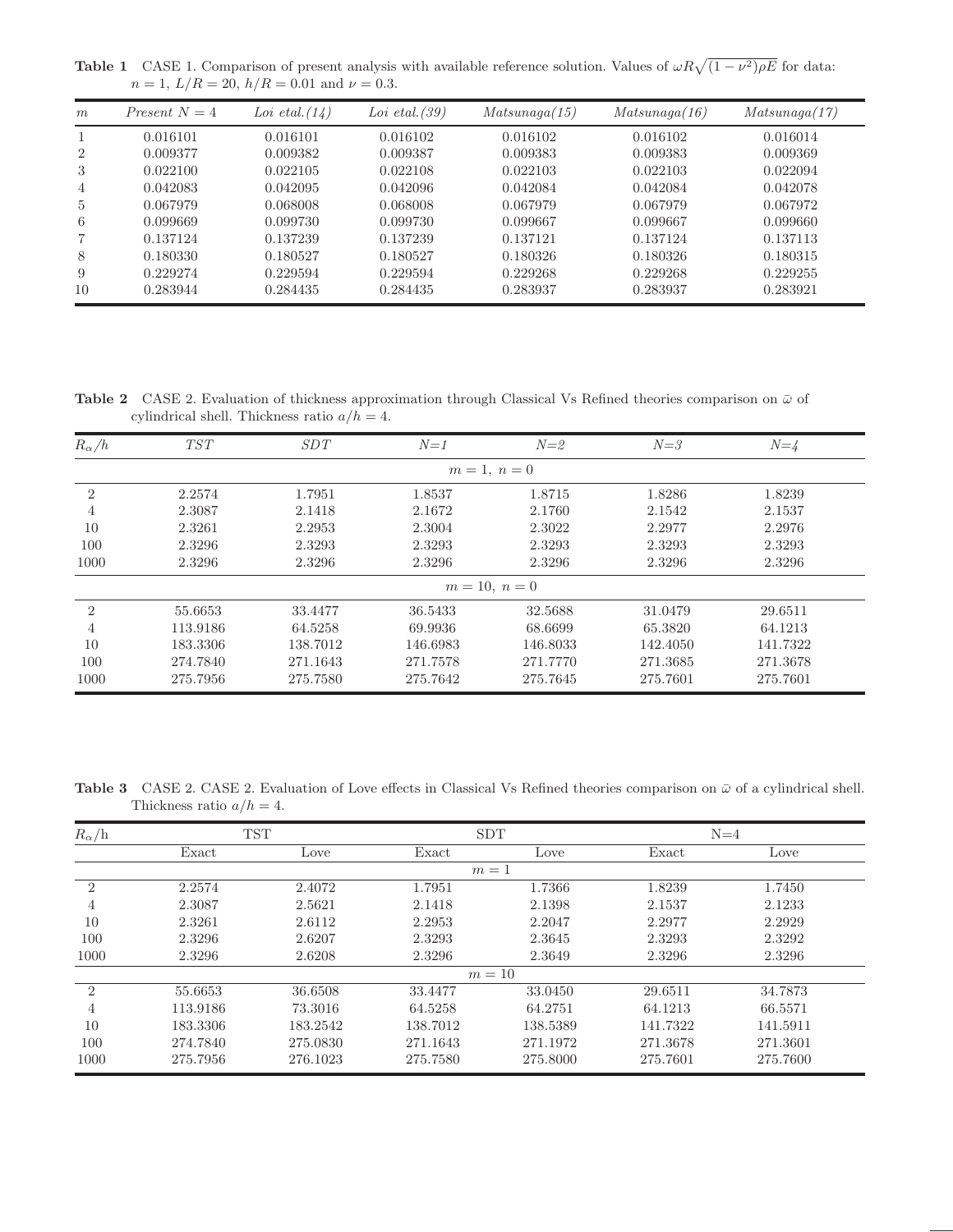| $R_{\alpha}/h$ | <b>TST</b> | SDT       | $N=1$     | $N=2$       | $N = 3$   | $N = 4$   |
|----------------|------------|-----------|-----------|-------------|-----------|-----------|
|                |            |           |           | $a/h=4$     |           |           |
| $\overline{2}$ | 4.6241     | 3.5725    | 3.6904    | 3.6791      | 3.6141    | 3.6017    |
| 4              | 5.9639     | 5.5514    | 5.6092    | 5.5686      | 5.5237    | 5.5216    |
| 10             | 10.6260    | 10.5746   | 10.5829   | 10.5394     | 10.5326   | 10.5325   |
| 100            | 95.2749    | 95.2749   | 95.2749   | 95.2693     | 95.2693   | 95.2693   |
| 1000           | 951.5731   | 951.5731  | 951.5731  | 951.5725    | 951.5725  | 951.5725  |
|                |            |           |           | $a/h = 100$ |           |           |
| $\overline{2}$ | 49.3564    | 45.3332   | 45.3685   | 44.2004     | 44.1784   | 42.1185   |
| 4              | 102.3444   | 92.5514   | 98.3558   | 98.0703     | 92.8634   | 90.1190   |
| 10             | 258.6226   | 212.7302  | 227.6111  | 227.5986    | 220.4018  | 218.3755  |
| 100            | 556.6723   | 542.9546  | 545.1688  | 545,1107    | 543.5927  | 543.5874  |
| 1000           | 1141.6396  | 1141.5872 | 1141.5791 | 1141.5121   | 1141.5038 | 1141.5038 |

Table 4 CASE 2. Evaluation of thickness approximation through a Classical Vs Refined theories comparison for spherical case on  $\bar{\omega}$ .  $m = n$ .

Table 5 CASE 3. Evaluation of curvature approximation through a Classical Vs Refined theories comparison on  $\bar{\omega}$  for cylindrical shell.  $m = 1, n = 0$ .

| $\gamma$            | TST     | SDT     | $N=1$       | $N = 2$ | $N = 3$ | $N = 4$ |  |
|---------------------|---------|---------|-------------|---------|---------|---------|--|
|                     |         |         |             | $a/h=4$ |         |         |  |
| $\overline{\pi/12}$ | 42.6023 | 39.3885 | 39.8765     | 39.9009 | 39.5670 | 39.5628 |  |
| $\pi/10$            | 29.4623 | 27.2375 | 27.5753     | 27.5955 | 27.3626 | 27.3596 |  |
| $\pi/9$             | 23.7965 | 21.9982 | 22.2712     | 22.2894 | 22.1002 | 22.0976 |  |
| $\pi/8$             | 18.7412 | 17.3236 | 17.5388     | 17.5552 | 17.4050 | 17.4029 |  |
| $\pi/6$             | 10.3519 | 9.5657  | 9.6850      | 9.6987  | 9.6129  | 9.6115  |  |
| $\pi/5$             | 7.0687  | 6.5298  | 6.6115      | 6.6239  | 6.5635  | 6.5624  |  |
| $\pi/4$             | 4.3826  | 4.0462  | 4.0972      | 4.1082  | 4.0687  | 4.0678  |  |
| $\pi/3$             | 2.3010  | 2.1220  | 2.1491      | 2.1585  | 2.1354  | 2.1347  |  |
| $\pi/2$             | 0.8263  | 0.7600  | 0.7700      | 0.7765  | 0.7659  | 0.7654  |  |
| $2\pi$              | 0.1069  | 0.1001  | 0.1012      | 0.0917  | 0.0912  | 0.0889  |  |
|                     |         |         | $a/h = 100$ |         |         |         |  |
| $\overline{\pi/12}$ | 43.8526 | 43.8461 | 43.8472     | 43.8472 | 43.8465 | 43.8465 |  |
| $\pi/10$            | 30.1768 | 30.1723 | 30.1730     | 30.1731 | 30.1726 | 30.1726 |  |
| $\pi/9$             | 24.4148 | 24.4112 | 24.4118     | 24.4118 | 24.4114 | 24.4114 |  |
| $\pi/8$             | 19.2198 | 19.2170 | 19.2175     | 19.2175 | 19.2171 | 19.2171 |  |
| $\pi/6$             | 10.5971 | 10.5955 | 10.7989     | 10.5958 | 10.5956 | 10.7987 |  |
| $\pi/5$             | 7.2237  | 7.2226  | 7.2228      | 7.2228  | 7.2227  | 7.2227  |  |
| $\pi/4$             | 4.4668  | 4.4661  | 4.4662      | 4.4662  | 4.4661  | 4.4661  |  |
| $\pi/3$             | 2.3296  | 2.3292  | 0.0931      | 0.0931  | 0.0931  | 0.0931  |  |
| $\pi/2$             | 0.8235  | 0.8233  | 0.8233      | 0.8234  | 0.8233  | 0.8233  |  |
| $2\pi$              | 0.1029  | 0.1029  | 0.1029      | 0.1029  | 0.1029  | 0.1029  |  |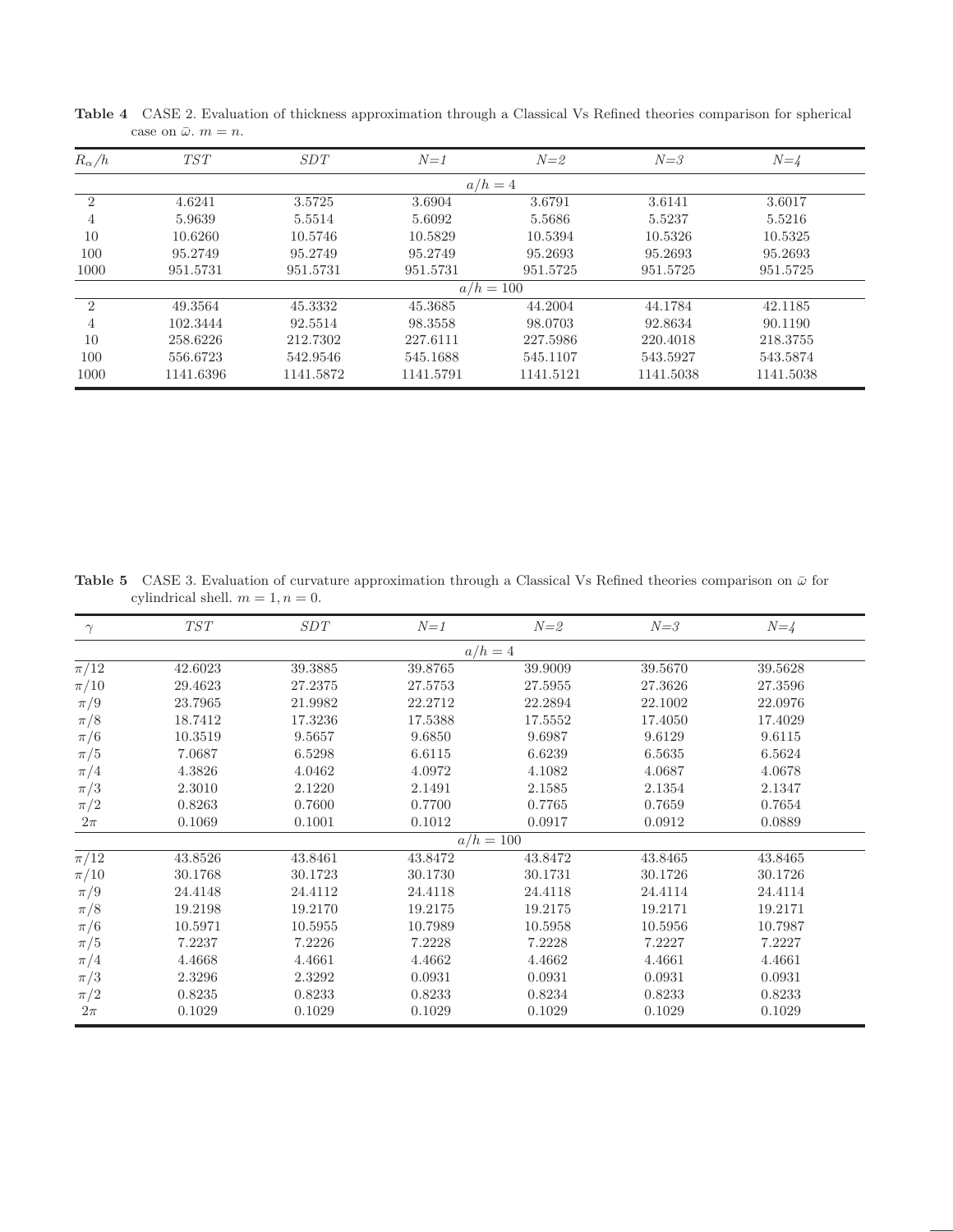|         |         |            | <b>SDT</b> |                        | $N=4$   |
|---------|---------|------------|------------|------------------------|---------|
| Exact   | Donnel  | Exact      | Donnel     | Exact                  | Donnel  |
|         |         |            |            |                        |         |
| 42.6023 | 42.8565 | 39.3885    | 39.6300    | 39.5628                | 39.7992 |
| 29.4623 | 29.7164 | 27.2375    | 27.4789    | 27.3596                | 27.5958 |
| 23.7965 | 24.0453 | 21.9982    | 22.2347    | 22.0976                | 22.3291 |
| 18.7412 | 18.9886 | 17.3236    | 17.5586    | 17.4029                | 17.6329 |
| 10.3519 | 10.6051 | 9.5657     | 9.8061     | 9.6115                 | 9.8470  |
| 7.0687  | 7.3646  | 6.5298     | 6.8097     | 6.5624                 | 6.8940  |
| 4.3826  | 4.6341  | 4.0462     | 4.2845     | 4.0678                 | 4.3015  |
| 2.3010  | 2.5505  | 2.1220     | 2.3577     | 2.1347                 | 2.3662  |
| 0.8263  | 1.0695  | 0.7600     | 0.9882     | 0.7654                 | 0.9904  |
| 0.1069  | 0.1945  | 0.1001     | 0.1945     | 0.0889                 | 0.1945  |
|         |         |            |            |                        |         |
| 43.8526 | 44.1589 | 43.8461    | 39.6300    | 43.8465                | 39.7992 |
| 30.1768 | 30.4813 | 30.1723    | 27.4789    | 30.1726                | 27.5958 |
| 24.4148 | 24.7136 | 24.4112    | 22.2347    | 24.4114                | 22.3291 |
| 19.2198 | 19.5165 | 19.2170    | 17.5586    | 19.2171                | 17.6329 |
| 10.5971 | 10.8997 | 10.5955    | 9.8061     | 10.7987                | 9.8470  |
| 7.2237  | 7.5246  | 7.2226     | 6.8097     | 7.2227                 | 6.8940  |
| 4.4668  | 4.7644  | 4.4661     | 4.2845     | 4.4661                 | 4.3015  |
| 2.3296  | 2.6207  | 2.3292     | 2.3577     | 2.3293                 | 2.3662  |
| 0.8235  | 1.0979  | 0.8233     | 0.9882     | 0.8233                 | 0.9904  |
| 0.1029  | 0.0343  | 0.1029     | 0.1945     | 0.1029                 | 0.1945  |
|         |         | <b>TST</b> |            | $a/h=4$<br>$a/h = 100$ |         |

Table 6 CASE 3. Evaluation of Donnell effect in Classical Vs Refined theories comparison on  $\bar{\omega}$  of cylindrical shell.  $m=1\;,n=0.$ 

Table 7 CASE 4. Evaluation of aspect ratio through Classical Vs Refined theories comparison on  $\bar{\omega}$  of thin cylindrical shell. Data:  $m = n = 1, a/h = 100$ .

| b/a            | <b>TST</b> | SDT      | $N=1$         | $N=2$     | $N = 3$  | $N = 4$  |
|----------------|------------|----------|---------------|-----------|----------|----------|
|                |            |          |               | $=\pi/12$ |          |          |
| 1/4            | 463.3002   | 358.5981 | 380.2355      | 380.5826  | 368.9374 | 366.9058 |
| 1/2            | 250.9999   | 153.6208 | 159.1756      | 159.2953  | 155.8276 | 200.2818 |
| 3/4            | 114.5781   | 96.5716  | 99.0472       | 99.0963   | 97.4889  | 97.4384  |
| $\overline{2}$ | 53.0276    | 48.2679  | 48.9778       | 48.9939   | 48.5144  | 48.5071  |
| 5              | 44.2600    | 40.8129  | 41.3358       | 41.3580   | 41.0020  | 40.9973  |
| 10             | 43.0159    | 39.7446  | 40.2410       | 40.2648   | 39.9225  | 39.9211  |
|                |            |          | $\gamma=2\pi$ |           |          |          |
| 1/4            | 0.7798     | 0.7401   | 0.7474        | 0.7444    | 0.7403   | 0.7403   |
| 1/2            | 0.3678     | 0.3643   | 0.3648        | 0.3674    | 0.3666   | 0.3663   |
| 3/4            | 0.2421     | 0.2392   | 0.2397        | 0.2429    | 0.2422   | 0.2417   |
| $\overline{2}$ | 0.1187     | 0.1120   | 0.1130        | 0.1116    | 0.1103   | 0.1094   |
| 5              | 0.1069     | 0.0981   | 0.1009        | 0.0932    | 0.0911   | 0.0901   |
| 10             | 0.1068     | 0.0999   | 0.1009        | 0.0920    | 0.0904   | 0.0931   |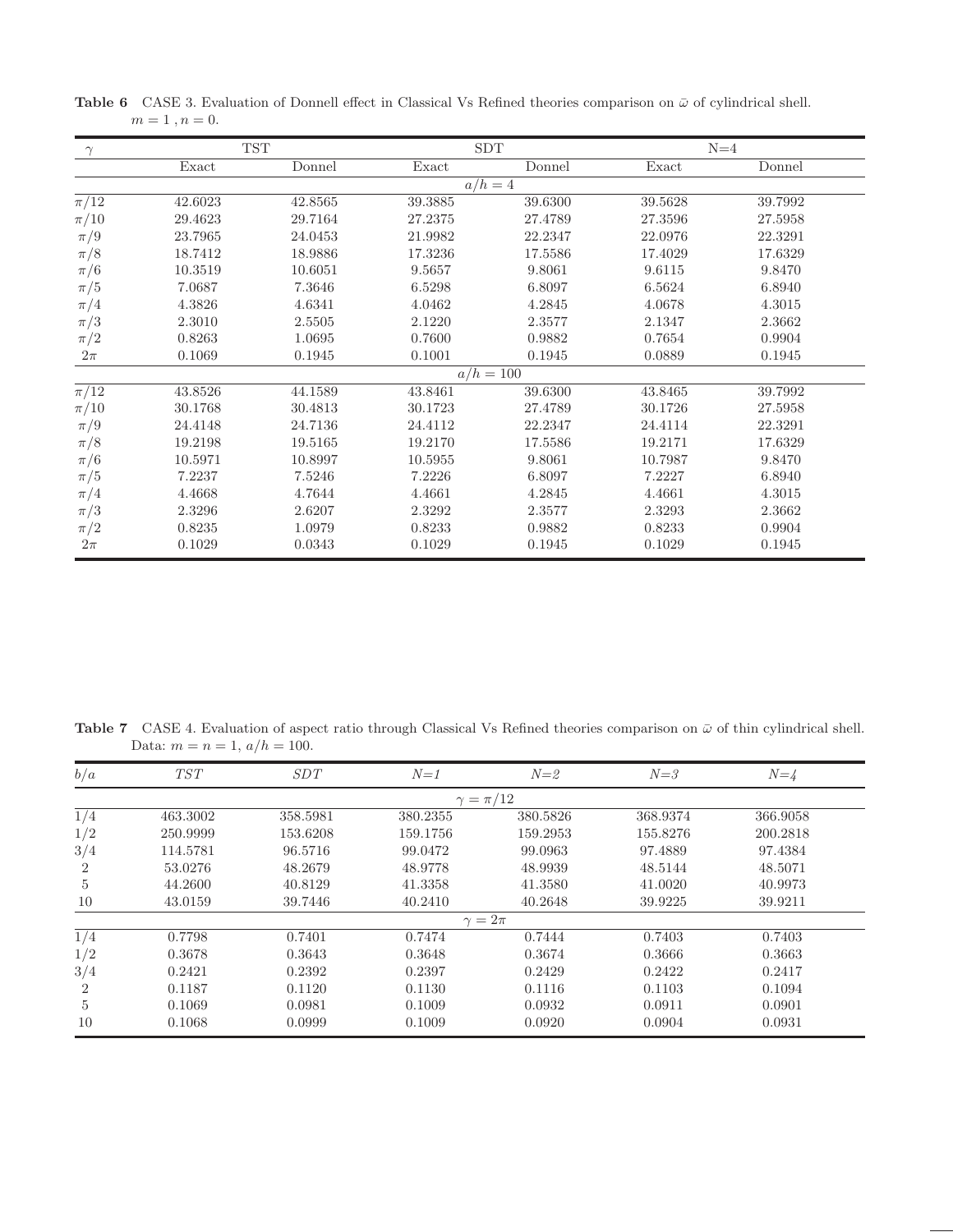**Table 8** CASE 4. As the previous table, thick cylindrical shell case  $a/h = 4$ .

| b/a            | TST     | SDT     | $N=1$         | $N=2$             | $N = 3$ | $N = 4$ |  |
|----------------|---------|---------|---------------|-------------------|---------|---------|--|
|                |         |         |               | $\gamma = \pi/12$ |         |         |  |
| 1/4            | 33.4341 | 33.3651 | 33.3766       | 33.3756           | 33.3677 | 33.3677 |  |
| 1/2            | 15.0837 | 15.0799 | 15.0805       | 15.0796           | 15.0792 | 15.0792 |  |
| 3/4            | 10.9270 | 10.9260 | 10.9262       | 10.9255           | 10.9254 | 10.9254 |  |
| $\overline{2}$ | 3.7522  | 3.7520  | 3.7520        | 3.7516            | 3.7516  | 3.7516  |  |
| 5              | 1.9106  | 1.9103  | 1.9104        | 1.9102            | 1.9102  | 1.9102  |  |
| 10             | 1.7724  | 1.7722  | 1.7722        | 1.7722            | 1.7721  | 1.7721  |  |
|                |         |         | $\gamma=2\pi$ |                   |         |         |  |
| 1/4            | 0.5628  | 0.5628  | 0.5628        | 0.5628            | 0.5628  | 0.5628  |  |
| 1/2            | 0.3287  | 0.3287  | 0.3287        | 0.3287            | 0.3287  | 0.3287  |  |
| 3/4            | 0.2087  | 0.2087  | 0.2087        | 0.2087            | 0.2087  | 0.2087  |  |
| $\overline{2}$ | 0.0538  | 0.0538  | 0.0538        | 0.0538            | 0.0538  | 0.0538  |  |
| $\overline{5}$ | 0.0114  | 0.0114  | 0.0114        | 0.0115            | 0.0115  | 0.0115  |  |
| 10             | 0.0049  | 0.0049  | 0.0049        | 0.0049            | 0.0049  | 0.0049  |  |



Figure 1 Geometry and reference system for cylindrical and spherical shells.



**Figure 2** Case 2 problems, shell with variable thickness parameter  $h/R$ .